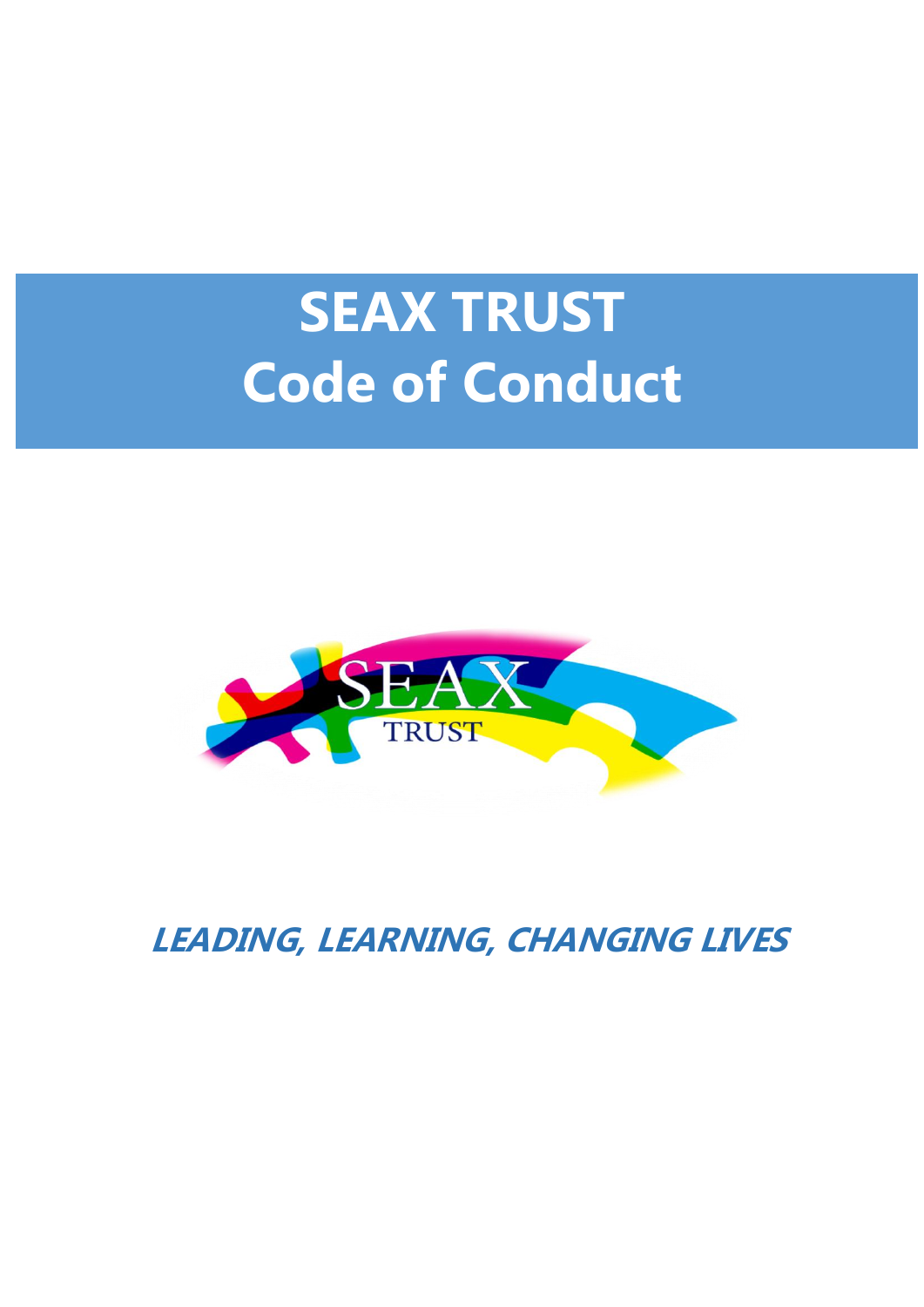# **Code of Conduct**

This Policy sets out that which will be applied going forward from its adoption

# **AMENDMENTS: October 2019– Replacement (updated) link to Guidance for Safer Working Practice in section 5.1** (P8 only)

| $\vert$ 23 <sup>rd</sup> October 2019<br><b>Effective Date of Adoption:</b> |  |
|-----------------------------------------------------------------------------|--|
|-----------------------------------------------------------------------------|--|

This is a model policy/procedure which reflects legislation, any relevant statutory and non-statutory guidance and best practice. The responsibility for setting policy and procedure resides with the Governing Board/Trust and as such the relevant body must be satisfied that the content of the policy/procedure suits their requirements and must consult their staff/local trade union representatives prior to its formal adoption. In this context, Education HR does not negotiate and agree its model policies with the Trade Unions/Professional Associations, although they are consulted and their feedback is considered in the development of the documents.

Model Code of Conduct Policy for Schools & Academies

Published by: EES for Schools, Education HR service Seax House, Victoria Road South, Chelmsford, CM1 1QH

© 2018 EES for Schools. All rights reserved. This publication is the intellectual property of EES for Schools and no part of it may be reproduced, stored or transmitted by any means without prior permission of EES for Schools. Any unauthorised use for commercial gain will constitute an infringement of copyright.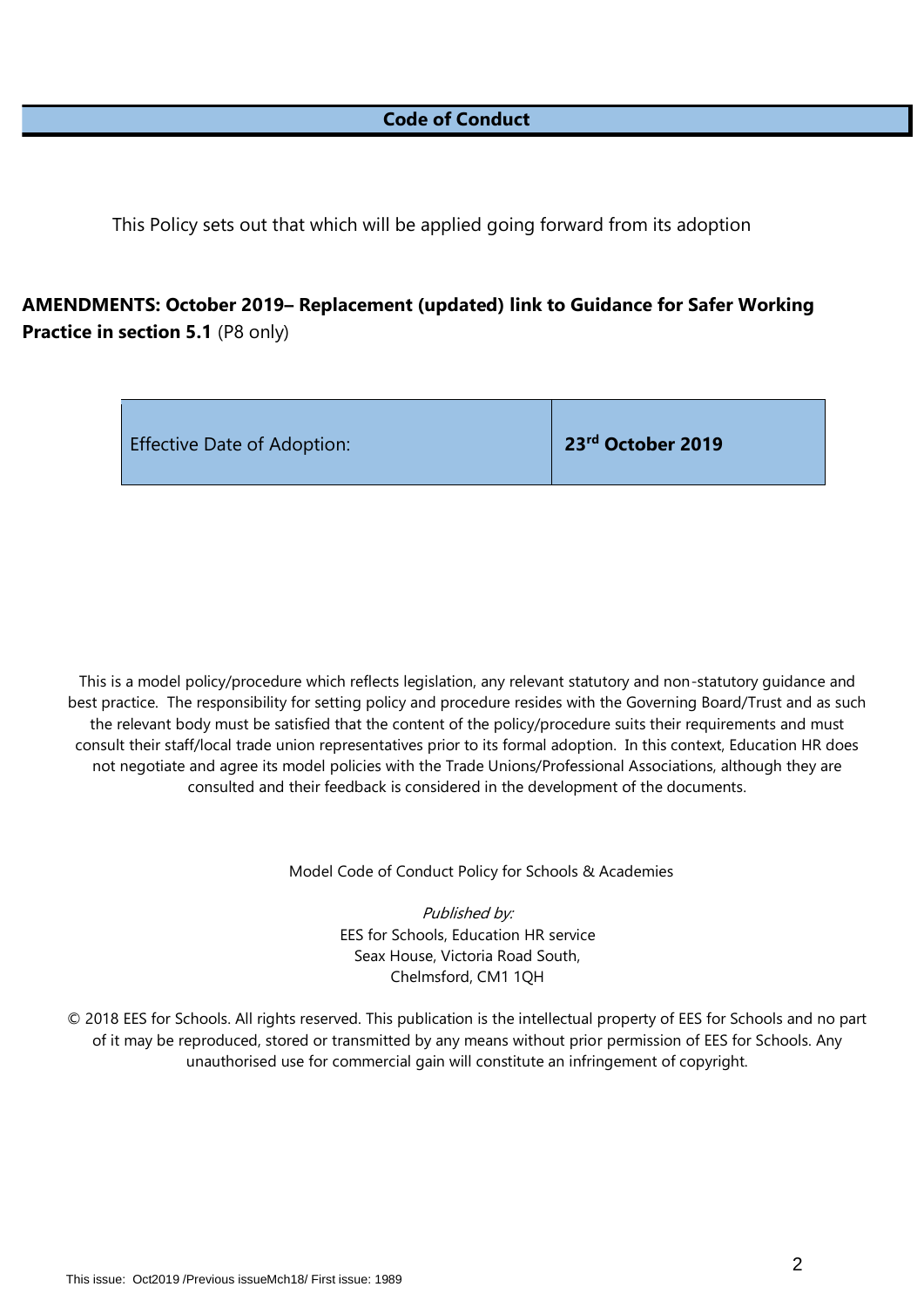The SEAX Trust is committed to being a fair and reasonable employer and to ensuring that it provides a professional and ethical environment which serves and protects the whole education community.

Through the Scheme of Delegation the SEAX Trust is responsible for determining HR policies in accordance with all appropriate regulations:

- Setting Terms and Conditions of Employment
- Establishing Trust-wide policies Pay, Performance Management, Code of Conduct, Recruitment, Capability, Discipline & Dismissal, Grievance, Leave of Absence, Sickness Absence, Redundancy & Re-structuring
- Appointing CEO/Executive Principal
- Appointing cross-Trust staff
- Dismissing CEO/Executive Principal, local Principals/Headteachers, Deputy Headteachers and senior cross-Trust staff in accordance with the Trust Disciplinary and Capability Policies

Through effective HR management the SEAX Trust will:

- Establish and maintain an effective organisational structure in which all staff are clear about their roles;
- Recruit, deploy and retain staff flexibly to meet the establishment's priorities and future plans, making the best use of individual skills;
- Induct and develop staff in line with their individual needs and those of the establishments' improvement plans;
- Establish and maintain constructive and harmonious staff relationships through good channels of communication, consultation and feedback;
- Ensure equal opportunities in recruitment, staff development, training, management, pay;
- Develop, maintain and operate policies and procedures which motivate and support staff and facilitate the early resolution of disputes and promote attendance;
- Allocate appropriate resources to HR management and equip managers at all levels to effectively manage HR issues;
- Regularly monitor, measure, evaluate and review all aspects of HR management;
- Have in place appropriate administrative systems to support the management of HR issues

The SEAX Trust is responsible for determining the Pay Policy and Performance Management Policy, following consultation with staff.

The Resource & Audit Committee is responsible for reviewing and proposing amendments to the Pay Policy and the Performance Management Policy, for consultation with staff.

The Local Academy Committee (LAC) is responsible for implementing the Pay Policy and Performance Management Policy and making pay decisions following Performance Management Reviews.

All Appeal Committees will have representation from LAC members across the Trust.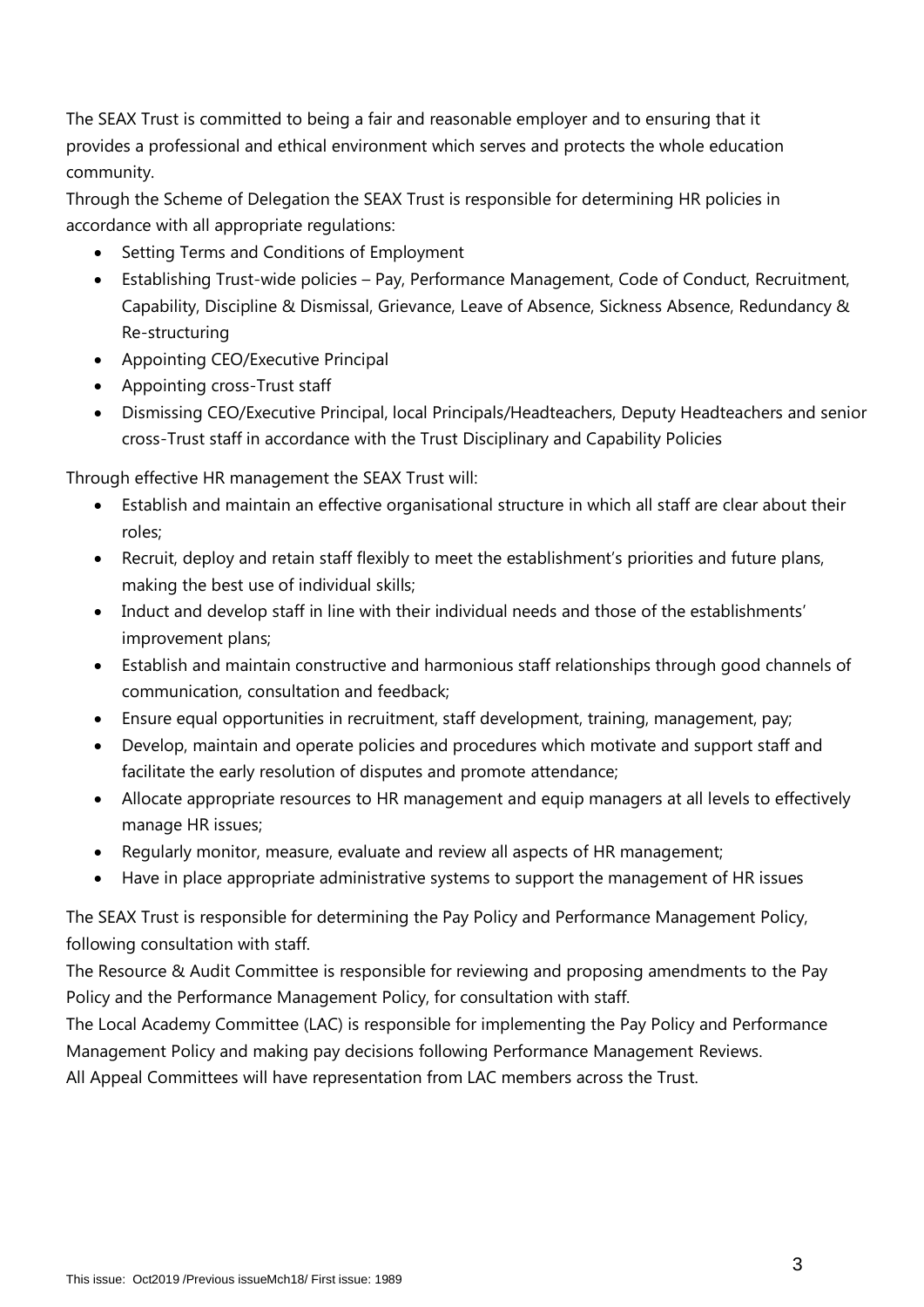# **Contents**

| 1.    |  |
|-------|--|
| 2.    |  |
| 3.    |  |
| 3.1   |  |
| 3.2   |  |
| 3.3   |  |
| 3.4   |  |
| 4.    |  |
| 5.    |  |
| 5.1   |  |
| 5.2   |  |
| 5.2.1 |  |
| 5.3   |  |
| 5.3.1 |  |
| 5.3.2 |  |
| 5.4   |  |
| 5.5   |  |
| 5.5.1 |  |
| 5.5.2 |  |
| 5.5.4 |  |
| 5.5.5 |  |
| 5.6   |  |
| 5.6.1 |  |
| 5.6.2 |  |
| 5.6.3 |  |
| 5.6.4 |  |
| 5.7   |  |
| 5.8   |  |
| 5.9   |  |
|       |  |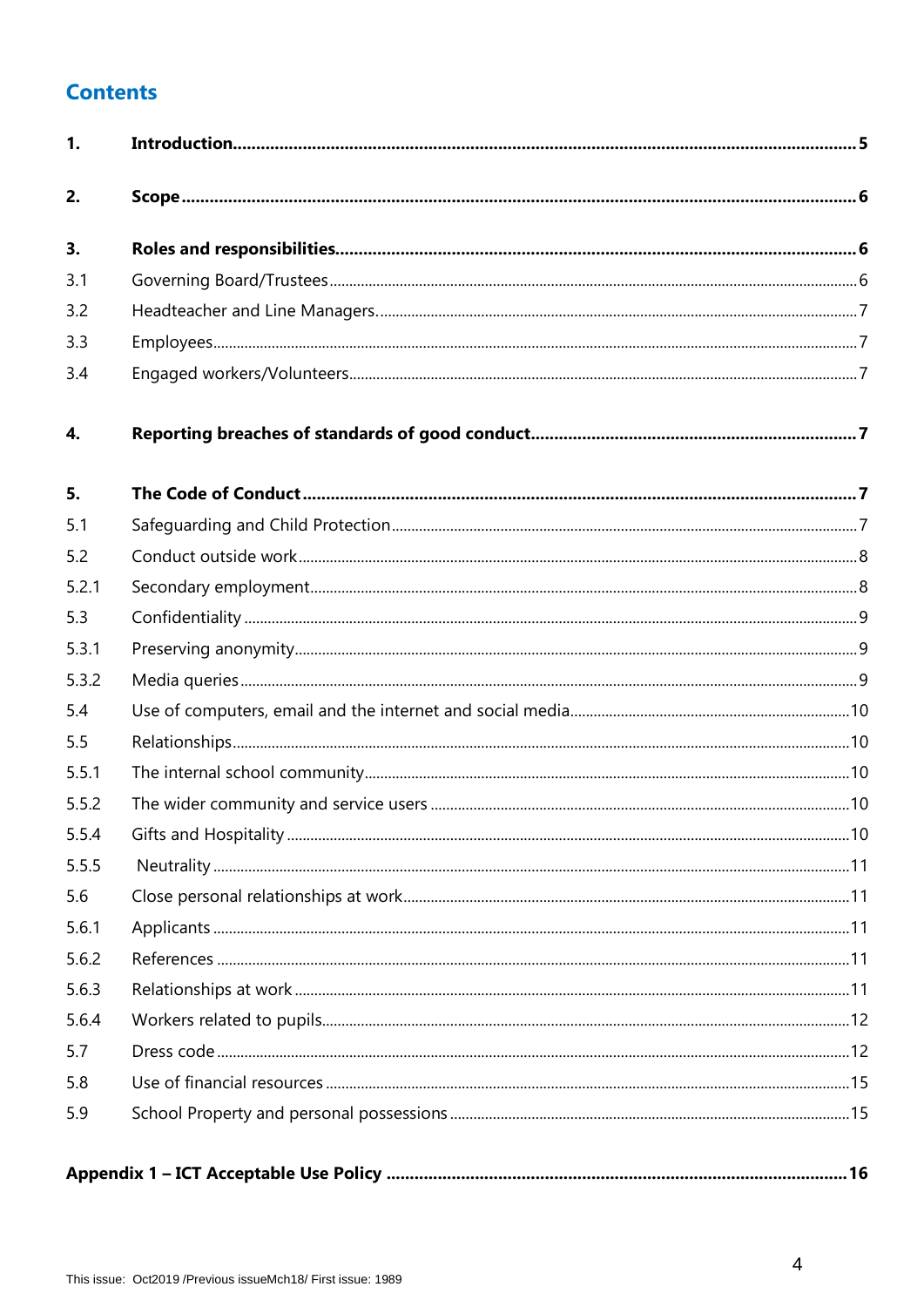# **1. Introduction**

- **1.1** The SEAX Trust is committed to providing a professional and ethical environment, which serves and protects the whole education community. Certain expectations for good conduct are described in specific policies and procedures e.g. Disciplinary Procedure, Equality and Diversity in Employment Policy, Recruitment Policy and professional expectations are set out in national and local conditions of service and by relevant professional bodies. This policy supplements these provisions and provides additional guidance for employees and individuals engaged to work in the Trust.
- **1.2** The overriding expectation is that employees and those engaged to work in the Trust will adopt high standards of personal conduct in order to maintain the confidence and respect of their colleagues, pupils or students, the public in general and all those with whom they work or come into contact with in the course of their employment or engagement by the individual academy.

This means that employees and those engaged to work in the Trust should not: **Behave through words, actions, or in a manner which would lead any reasonable person to question their suitability to work with children or act as a role model**

**1.3** The Trust expects employees and those engaged to work in the Trust to be professional and to ensure that their conduct reflects

# **The Seven Principles of Public Life**

#### **Selflessness:**

Holders of public office should act solely in terms of public interest.

#### **Integrity:**

Holders of public office must avoid placing themselves under obligation to people or organisations that might try inappropriately to influence them in their work. They should not act or take decisions in order to gain financial or other material benefits for themselves, their family, or their friends. They must declare and resolve any interests or friendships.

#### **Objectivity:**

Holders of public office must act and take decisions impartially, fairly on merit, using the best evidence and without discrimination or bias.

#### **Accountability:**

Holders of public office are accountable to the public for their decisions and actions and must submit themselves to the scrutiny necessary to ensure this.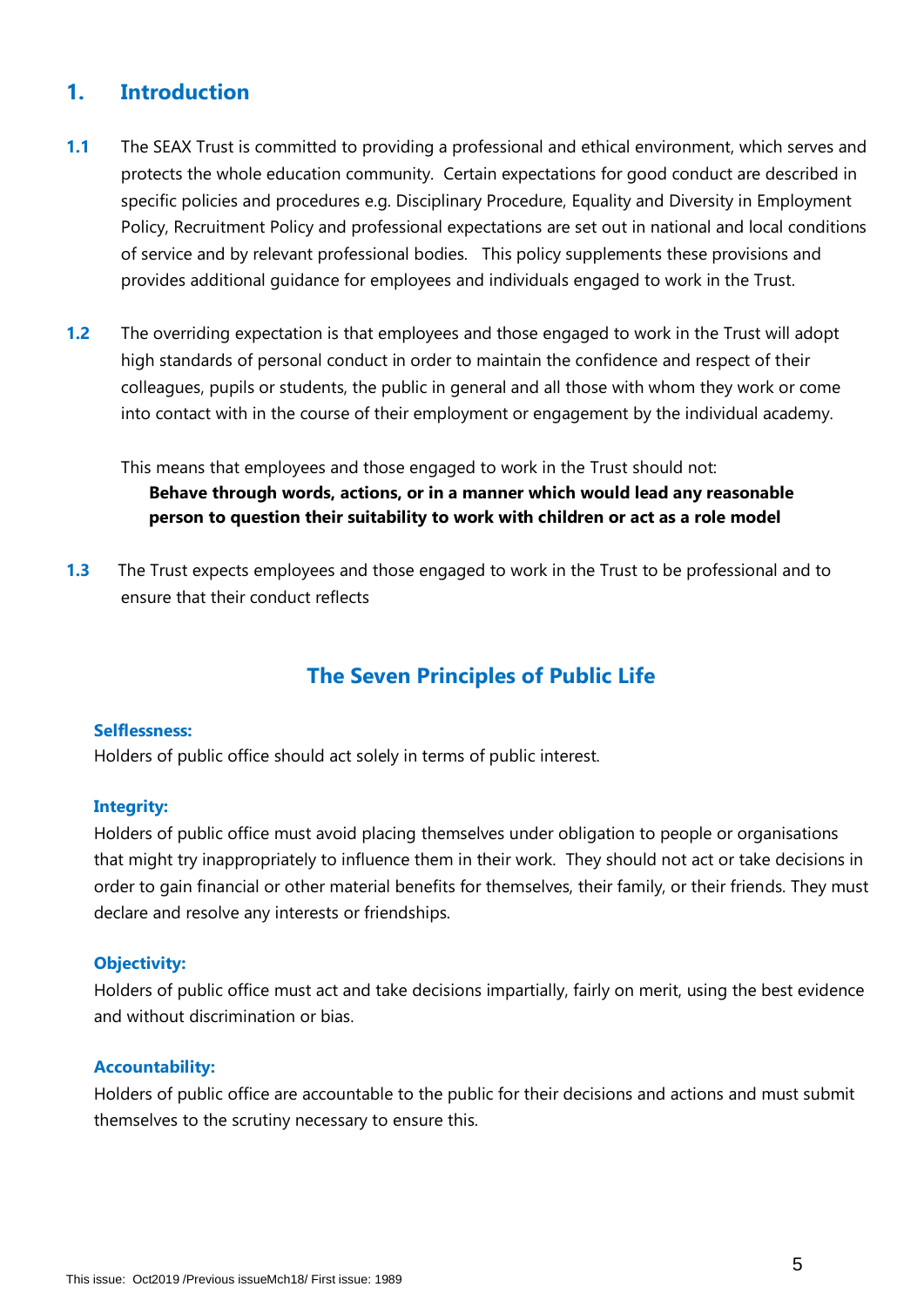#### **Openness:**

Holders of public office should act and take decisions in an open and transparent manner. Information should not be withheld from the public unless there are clear and lawful reasons for doing so.

#### **Honesty:**

Holders of public office should be truthful.

#### **Leadership:**

Holders of public office should exhibit these principles in their own behaviour. They should actively promote and robustly support the principles and be willing to challenge poor behaviour wherever it occurs.

Any breaches of the SEAX Trust Code of Conduct will be regarded as a serious matter which could result in investigatory action, and in certain circumstances could potentially lead to removal from office.

# <span id="page-5-0"></span>**2. Scope**

This Code applies to all individuals employed by the school/Trust or those engaged by the school/Trust including:

- relief/casual staff;
- supply staff;
- third parties providing services to the school/Trust (including self-employed individuals); and
- voluntary workers

For the purpose of elements of this Code applying to all individuals set out above, they are collectively referred to as "workers".

# <span id="page-5-1"></span>**3. Roles and responsibilities**

#### **3.1 SEAX Trustees**

It is the responsibility of the SEAX Trust, through its Trustees and Committees, to determine and monitor compliance of the Code of Conduct.

#### **3.2 Local Academy Committee (LAC)**

It is the responsibility of the LAC to establish and monitor standards of conduct and behaviour within each academy, including the establishment of relevant policies and procedures.

Trustees and LAC members are subject to their own Code of Conduct, available from the Trust's Company Secretary.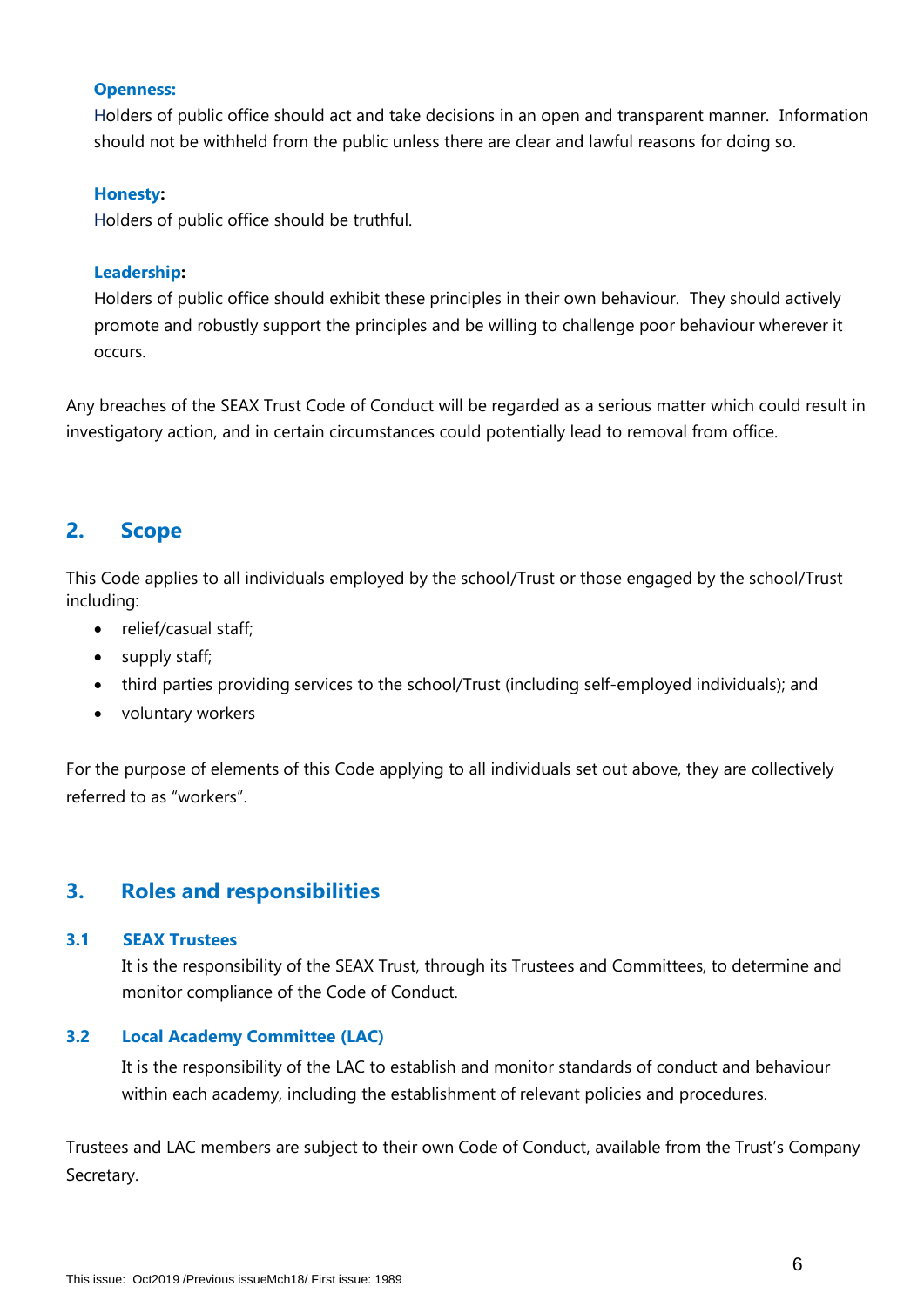#### <span id="page-6-0"></span>**3.3 Headteachers and Line Managers**

It is the responsibility of the Headteachers and Line Managers to address promptly any breaches of good conduct and behaviour, using informal procedures where possible, but implementing formal procedures where necessary.

#### <span id="page-6-1"></span>**3.4 Employees**

It is the responsibility of all employees to familiarise themselves with, and comply, with this Code. Any breaches of this Code of Conduct will be regarded as a serious matter which could result in disciplinary action, and in certain circumstances could potentially lead to dismissal.

#### <span id="page-6-2"></span>**3.5 Engaged workers/Volunteers**

Engaged workers and volunteers are required to familiarise themselves, and comply, with this Code in so far is it is relevant to their role. Any breaches of this Code may result in the engagement of the worker/volunteer being terminated, in accordance with any applicable terms of engagement.

# <span id="page-6-3"></span>**4. Reporting breaches of standards of good conduct**

The Trust/School wishes to promote an open environment that enables individuals to raise issues in a constructive way and with confidence that they will be acted upon appropriately without fear of recrimination.

All employees, engaged workers and volunteers are expected to bring to the attention of an appropriate manager/LAC member/Trustee any impropriety, deficiency in the provision of service or breach of policy or this Code. Where appropriate, individuals should also refer to the Trust's Whistleblowing Policy which is available from the school/Trust office.

# <span id="page-6-4"></span>**5. The Code of Conduct**

#### <span id="page-6-5"></span>**5.1 Safeguarding and Child Protection**

It is essential that all adults working with children understand that the nature of their work and the responsibilities related to it, place them in a position of trust. Adults must be clear about appropriate and safe behaviours for working with children in paid or unpaid capacities, in all settings and in all contexts, including outside work.

The relevant requirements specific to safeguarding and child protection are set out in:

- the school's Child Protection and Behaviour Management Policies and Procedures
- the Department for Education Statutory Guidance "Keeping Children Safe in Education" (September 2016, as amended from time to time).

This is the key statutory guidance which all employees must follow and all employees and volunteers must, as a minimum, read Part 1 of that Document.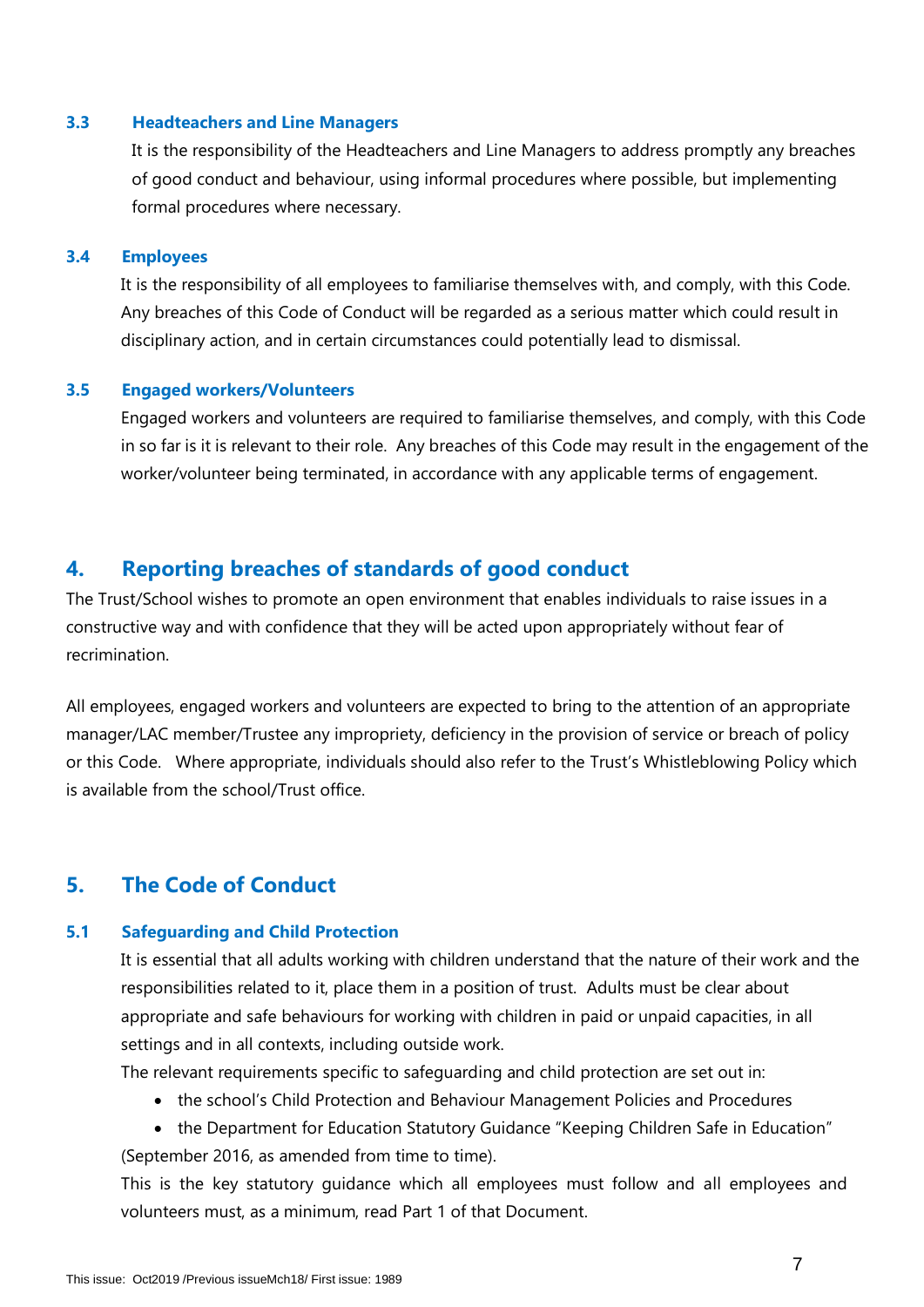"Guidance for Safer Working Practice for those working with Children and Young People in Education Settings" issued by the Safer Recruitment Consortium sets out key expectations for adult interactions with children and young people – the full guidance is available at:

[https://www.saferrecruitmentconsortium.org/GSWP%20May%202019%20final.pdf.](https://www.saferrecruitmentconsortium.org/GSWP%20May%202019%20final.pdf)

In addition, individuals should be aware that it is criminal offence (s 16. Sexual Offences Act 2003) for a person aged 18 or over to have a sexual relationship with a child under 18 where that person is in a position of trust in respect of that child, even if the relationship is consensual.

Individuals should familiarise themselves with these documents, in conjunction with the body of the Code of Conduct and other relevant schools policies and procedures.

# <span id="page-7-0"></span>**5.2 Conduct outside work**

The school recognises and respects individuals' rights to a private life without interference. However, individuals connected with the school/Trust must not act in a way that would bring the school/Trust, or their profession, into disrepute or that calls into question their suitability to work with children. This covers relevant criminal offences, such as violence or sexual misconduct, inappropriate behaviour such as lewd or offensive action, as well as negative comments about the Trust, school, or its community.

Workers must disclose to the school's Headteacher (in the case of the Headteacher, to the LAC Chair AND in the case of the Trust, to the CEO) immediately, any wrongdoing or alleged wrongdoing by themselves (regardless of whether they deny the wrongdoing/alleged wrongdoing), including any incidents arising from alternative employment or outside of work which may have a bearing on their employment or engagement with the school/Trust.

Employees should also refer to the expectations set out in their contract of employment and the disciplinary procedures.

In addition, any worker engaged in a post covered by the Childcare (Disqualification) Regulations 2009 ("the Regulations") must immediately inform the school/Trust of any events or circumstances which may lead to their disqualification from working in the post by virtue of the Regulations. The statutory guidance relating to Disqualification under the Childcare Act 2006 can be found at the following link:

<span id="page-7-1"></span>[https://www.gov.uk/government/uploads/system/uploads/attachment\\_data/file/414345/disqual\\_s](https://www.gov.uk/government/uploads/system/uploads/attachment_data/file/414345/disqual_stat-guidance_Feb_15__3_.pdf) tat-quidance Feb 15 3 .pdf

# **5.2.1 Secondary employment**

The school/Trust does not seek to unreasonably preclude employees from undertaking additional employment, but employees are required to devote their attention and abilities to their duties at the school/Trust during their working hours and to act in the best interests of the school/Trust at all times. The school/Trust also has a duty to protect health and safety in relation to employee working hours. Accordingly, employees must not, without the written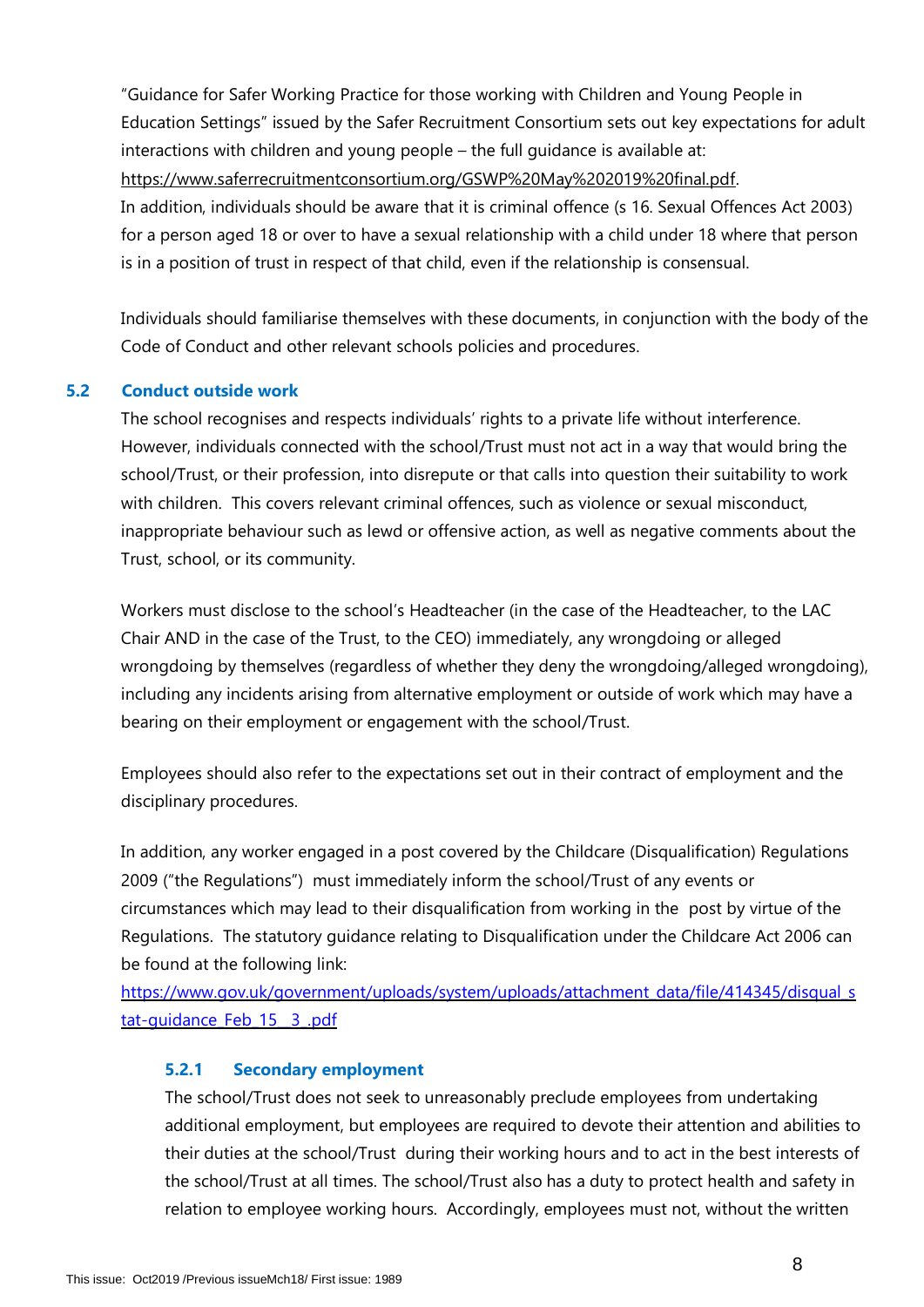consent of the school/Trust, undertake any employment or engagement which might interfere with the performance of their duties. In addition, employees should avoid engaging in business or employment activities that might conflict with the school/Trust's interests.

#### <span id="page-8-0"></span>**5.3 Confidentiality**

Confidential information can take various forms and be held and transmitted in various ways e.g. manual records (files, reports and notes), verbal discussions and electronic records. As a general rule, all information received in the course of employment or whilst volunteering/being engaged by the school/Trust, no matter how it is received, held or transmitted, should be regarded as sensitive and confidential and must not be disclosed or divulged within or outside the school/Trust, other than in accordance with the requirement of the role and/or where specific permission has been provided.

**NOTE**: All workers must be aware that they are obliged to disclose information relating to child protection issues and should make it clear to the individual either that confidentiality cannot be guaranteed and/or decline to receive the information and direct them to a more appropriate person e.g. the Designated Safeguarding Lead.

The school/Trust is committed to being transparent about how it collects and uses the personal data of its workforce, and to meeting its data protection obligations. The Data Protection Policy sets out the school's commitment to data protection, and individual rights and obligations in relation to personal data.

<span id="page-8-1"></span>Any actual or suspected/potential breach of data protection must be reported immediately to the school/Trust's Data Protection Officer.

# **5.3.1 Preserving anonymity**

The Education Act 2011 contains reporting restrictions preventing the publication of any material which could lead to the identification of a teacher in the event of an allegation against them made by a pupil at the same school. Any individual who publishes material which could lead to the identification of the employee who is the subject of an allegation of this kind may be subject to criminal and disciplinary action, up to and including dismissal. "Publication" includes any speech, writing, relevant programme or other communication in whatever form, which is addressed to the public at large or any section of the public. For the avoidance of doubt, this includes publishing details of an allegation or other information on a social media site which could lead to the identification of the teacher.

# <span id="page-8-2"></span>**5.3.2 Media queries**

Workers must not speak to the press or respond to media queries on any matter relating to the school or Trust. All media queries should be referred immediately to the Headteacher/LAC Chair/Trust CEO.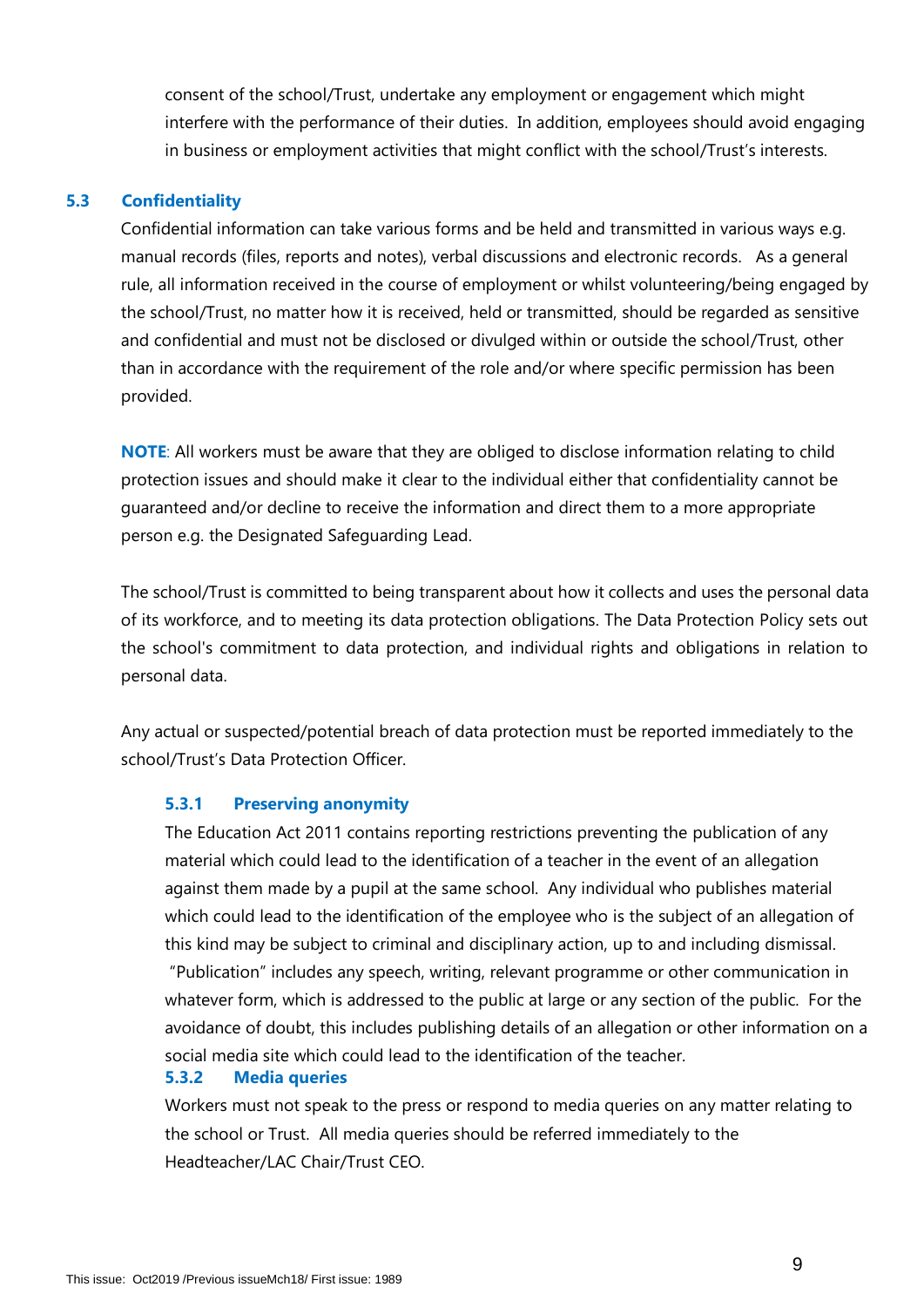#### <span id="page-9-0"></span>**5.4 Use of computers, email and the internet and social media**

The school/Trust recognises that electronic devices and media are important tools and resources in an educational context and can save time and expense.

Those using the school's equipment and networks are expected to do so responsibly and to comply with all applicable laws, policies and procedures, and with normal standards of professional and personal courtesy and conduct.

Personal use of social media and other on-line applications which may fall into the public domain should not be such that it could bring the school/Trust into disrepute and/or call into question an individual's suitability to work with children.

Detailed expectations are set out in the Computer, Mobile Phone, Email and Internet Policy or Acceptable Use Policy available at Appendix 1.

Any worker who is unsure about whether or not something he/she proposes to do might breach that policy or if something is not specifically covered in the policy they should seek advice from their line manager or a member of the Senior Leadership Team.

## <span id="page-9-2"></span><span id="page-9-1"></span>**5.5 Relationships**

## **5.5.1 The internal school community**

All workers are expected to treat members of the school community with dignity and respect and to work co-operatively and supportively. Bullying, Harassment and Victimisation will not be tolerated (see also the Trust's Grievance Procedure).

#### <span id="page-9-3"></span>**5.5.2 The wider community and service users**

All workers have a responsibility to ensure courteous, efficient and impartial service delivery to all groups and individuals within the community. No favour must be shown to any individual or group of individuals, nor any individual or group unreasonably excluded from, or discriminated against, in any aspect of school/Trust business.

## **5.5.3 Contracts**

All relationships of a business or private nature with external contractors, or potential contractors, must be made known to the LAC/Board of Trustees. Orders and contracts must be in accordance with standing orders and financial regulations of the Trust. No special favour should be shown to businesses run by, for example, friends, partners or relatives in the awarding of contracts, tendering process or any other business transaction.

#### <span id="page-9-4"></span>**5.5.4 Gifts and Hospitality**

Workers may not accept any gift or hospitality from a person intended to benefit from their services (or those whom they supervise) or from any relative without the express permission of the school/Trust.

Where an outside organisation wishes to sponsor or is seeking to sponsor a school/Trust activity, whether by invitation, tender, negotiation or voluntarily, the sponsorship should always be related to the school/Trust's interests and never for personal benefit.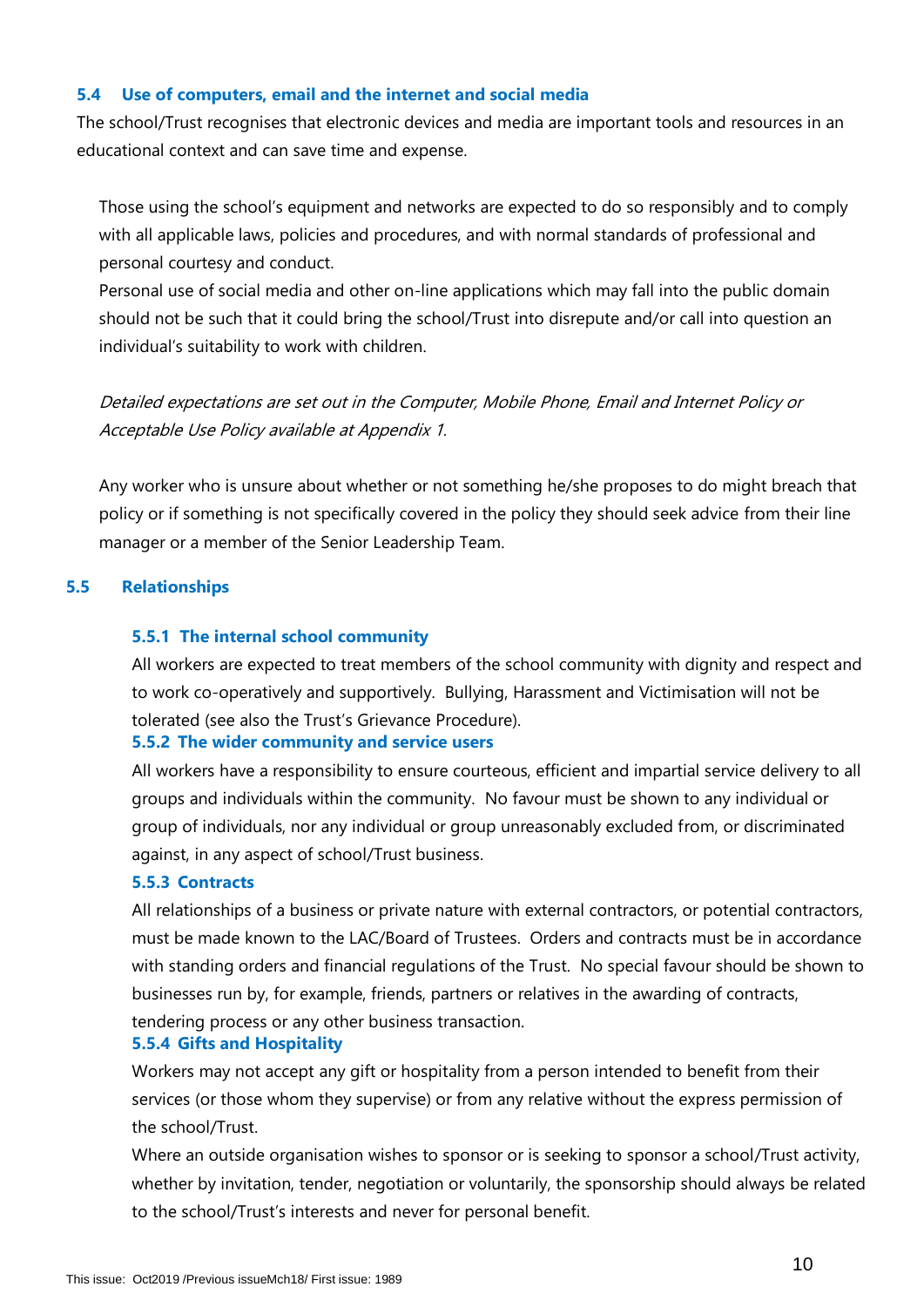The Trust's policy on gifts and hospitality is available from the school/Trust office. Any breaches of this policy may lead to disciplinary action.

# <span id="page-10-0"></span>**5.5.5 Neutrality**

Workers must not allow their own personal, political, religious or other views and opinions to interfere with their work. They are expected to be neutral in their views in the course of their work at the school/Trust and to present a balanced view when working with pupils.

# <span id="page-10-1"></span>**5.6 Close personal relationships at work**

Close personal relationships are defined as:

- workers who are married, dating or in a partnership or co-habiting arrangement;
- immediate family members for example parent, child, sibling, grandparent;
- <span id="page-10-2"></span>• other relationships for example extended family (cousins, uncles, in-laws), close friendships, business associates (outside the school/Trust).

## **5.6.1 Applicants**

Applicants are required to disclose on their application form if they have a close personal relationship with any person connected with the school/Trust.

Applicants are asked to state the name of the person and the relationship. Failure to disclose such a relationship may disqualify the applicant.

Workers should discuss confidentially with their Headteacher/Line Manager/the Trust's CEO, any relationships with an applicant.

It is inappropriate for any worker to sit on an appointment panel, for those with whom they have a close personal relationship.

#### <span id="page-10-3"></span>**5.6.2 References**

It is expected that, for those working with children, professional references, and not personal references, are sought and provided. All references provided on behalf of the school/Trust must be signed by the Headteacher (LAC Chair for the Headteacher/CEO for Trust workers/Chair of the Board of Trustees for the CEO).

Anyone agreeing to act as a personal referee must make it clear in the reference that it is provided as a personal or colleague reference and is not a reference on behalf of the school/Trust. Personal or colleague references must not be provided on school/Trust headed paper.

# <span id="page-10-4"></span>**5.6.3 Relationships at work**

It is also recognised that situations arise where close personal relationships can be formed at work. Such relationships should be disclosed, in confidence, to the line manager/supervisor by the individuals concerned as this may impact on the conduct of the school/Trust. Whilst not all such situations where those in close personal relationships work together raise issues of conflict of interest, implications can include:

- effect on trust and confidence;
- perception of service users, the public and other employees on professionalism and fairness;
- operational issues e.g. working patterns, financial and procurement separation requirements;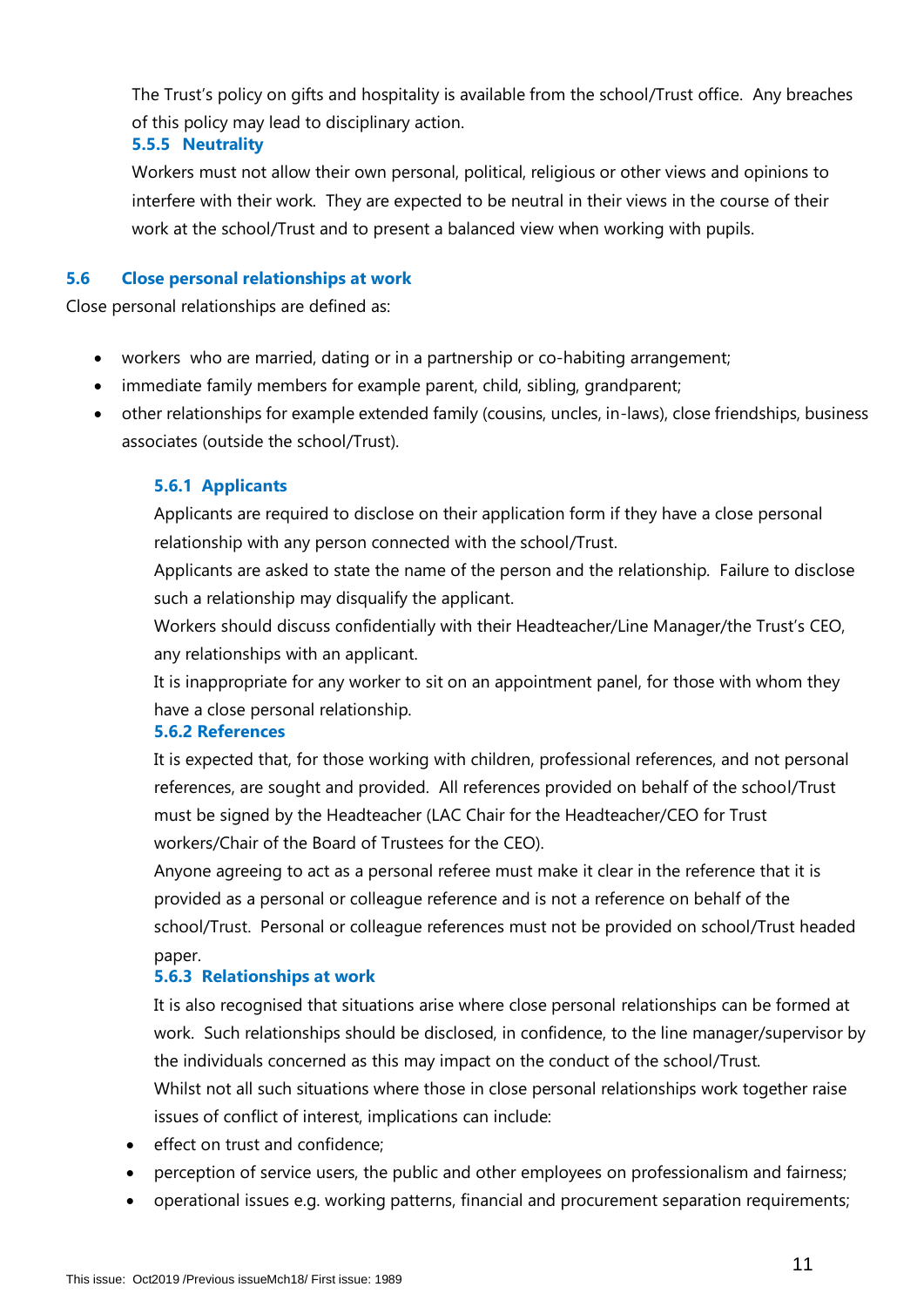• conflicting loyalties and breaches of confidentiality and trust.

Open, constructive and confidential discussion between workers and managers/supervisors is essential to ensure these implications do not occur and that all parties can be protected. No-one should be involved in discipline, promotion, pay or other decisions for anyone where there is a close personal relationship.

It may be necessary in certain circumstances to consider transferring workers that form close personal relationships at work. Any such action will be taken wherever possible by agreement with both parties and without discrimination.

Colleagues who feel they are affected by a close personal relationship at work involving other colleagues should at all times feel that they can discuss this, without prejudice, with their Headteacher/Line Manager, other manager, LAC or CEO.

# <span id="page-11-0"></span>**5.6.4 Workers related to pupils**

Any workers related to, or who are the carer of a pupil are expected to separate their familial and employment role.

Workers must not show or provide any preferential treatment to them or become involved in their education or care beyond their specific role as an employee/volunteer or their role as a parent/carer/relation.

# <span id="page-11-1"></span>**5.7 Dress code**

# **5.7.1. Religious and Cultural Dress**

The Trust/school recognises and respects that employees may wish to dress/display symbols of faith according to their individual religious or cultural beliefs. The wearing of religious and cultural dress (including clerical collars, head scarves, skull caps and turbans) is allowable and will not be discouraged. The exception to this protocol is where health, safety and/or welfare will be compromised by the wearing of such dress and/or where this is likely to enhance the risk to other persons or prevent complete and effective communication.

The following points should be borne in mind:

- some religions and cultures require a certain mode of dress; for example, the wearing of compulsory items, such as bangles (kara) as worn by Sikh men and women.
- priority will be given to health and safety requirements, as laid down by national legislation. Any queries relating the wearing of cultural or religious dress should be directed to the Headteacher/ Trust's CEO.

# **5.7.2. Tattoos**

In line with the expectation that all employees should present themselves in a manner which reflects their role as professionals and role models, any employees with tattoos that may be visible are asked to cover tattoos wherever possible. Any tattoos which may be considered offensive, inappropriate or potentially discriminatory must be covered at all times during working hours. Employees should seek clarification from the Headteacher/CEO if they are in doubt as to whether their tattoo should be covered.

Dress Codes for Schools within the Trust are as follows: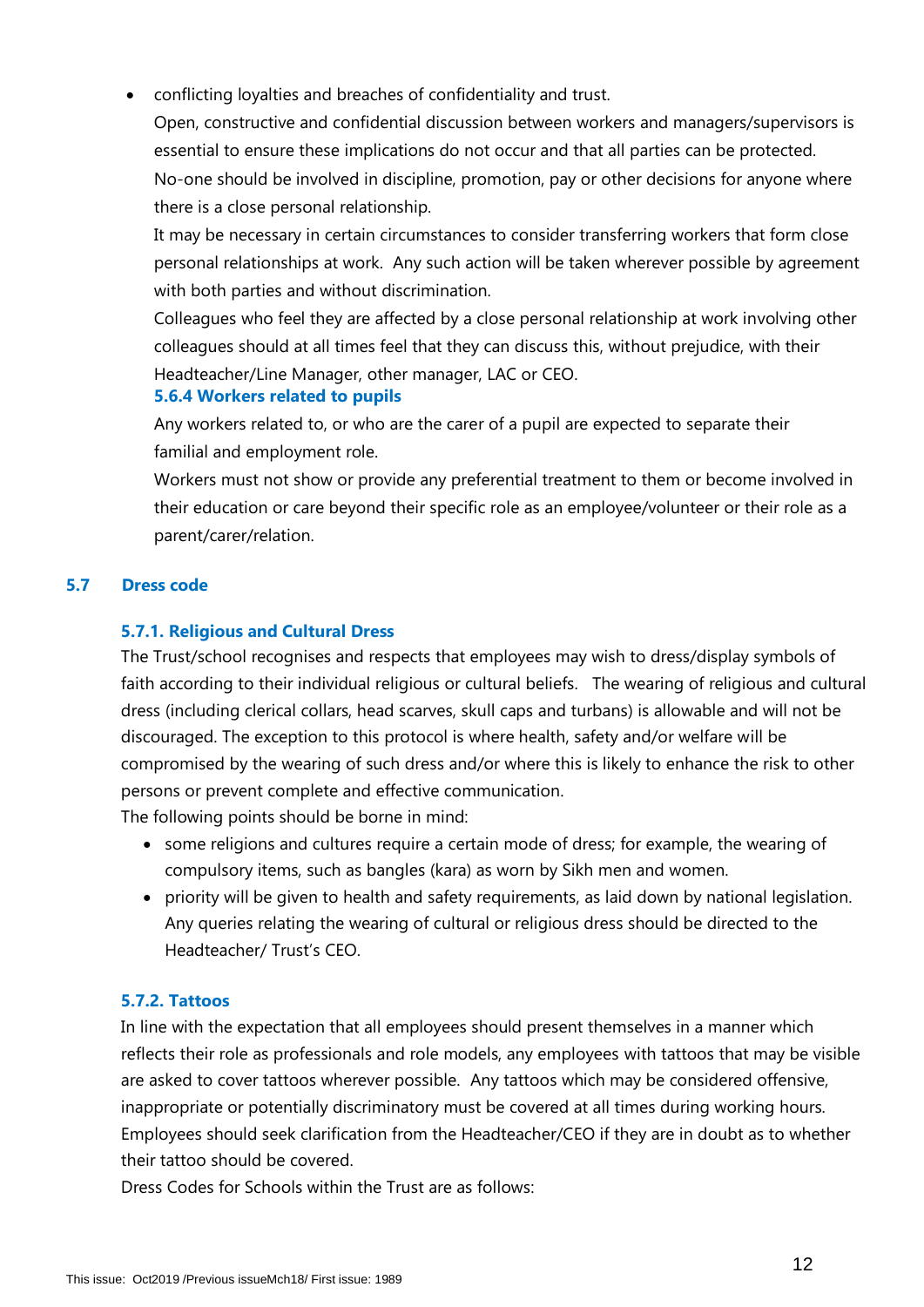## **5.7.3. Thriftwood School & College:**

All employees, students and volunteers are expected to ensure they dress appropriately for the type of work they do:

- No denim to be worn
- Low-cut, revealing clothes must not be worn
- Midriffs, bottoms and underwear should not be seen
- Jewellery ensure that items will not cause harm to pupils and other staff
- No backless, flip-flop style sandals
- Appropriate footwear should be worn for PE activities

Please Note: Thriftwood College has a regular 'dress down' day, where staff can wear more casual attire, including denim. This day is organised at the discretion of the Headteacher.

## **5.7.4. Langham Oaks School:**

All staff are models for the pupils in the school. Therefore, they have a responsibility to model appropriate dress and appearance. The image that we project as professionals is associated with how we present ourselves. It is therefore important to dress and groom appropriately when acting in a professional capacity and with due regard to any conclusions parents/visitors may draw from our appearance.

Staff are expected to dress appropriately for the nature of the activity in which they are involved. All staff have a responsibility to dress appropriately, whether it is in the school day or in the residences during the evenings. Clothes with provocative or offensive logos, for example, must not be worn and staff are advised that they should be sensitive to their dress with regards to working with adolescent boys.

Generally, staff are asked to follow a smart casual approach to dress, with the following specifics:

- No shorts, except when participating in sport or outside activities
- Women's shoulders should always be covered
- No shorts to be worn in kitchen
- No revealing clothes
- Staff should wear clothing appropriate to their work area. If you are supplied with a uniform or overalls for your role within the school, then you must wear these whilst carrying out your duties eg catering, caretaking, science, design technology, food technology and art.
- Staff should not wear any clothing which would contravene any Health & Safety regulations of the school
- Wear appropriate footwear. Open-toe and backless footwear is allowed (not flip-flops), but worn at the risk of the individual. Staff must remember that whilst open-toe footwear may be safe for most of the time during the normal day to day running of a school, staff may be asked to cover some subjects where there will be more risks, eg technology.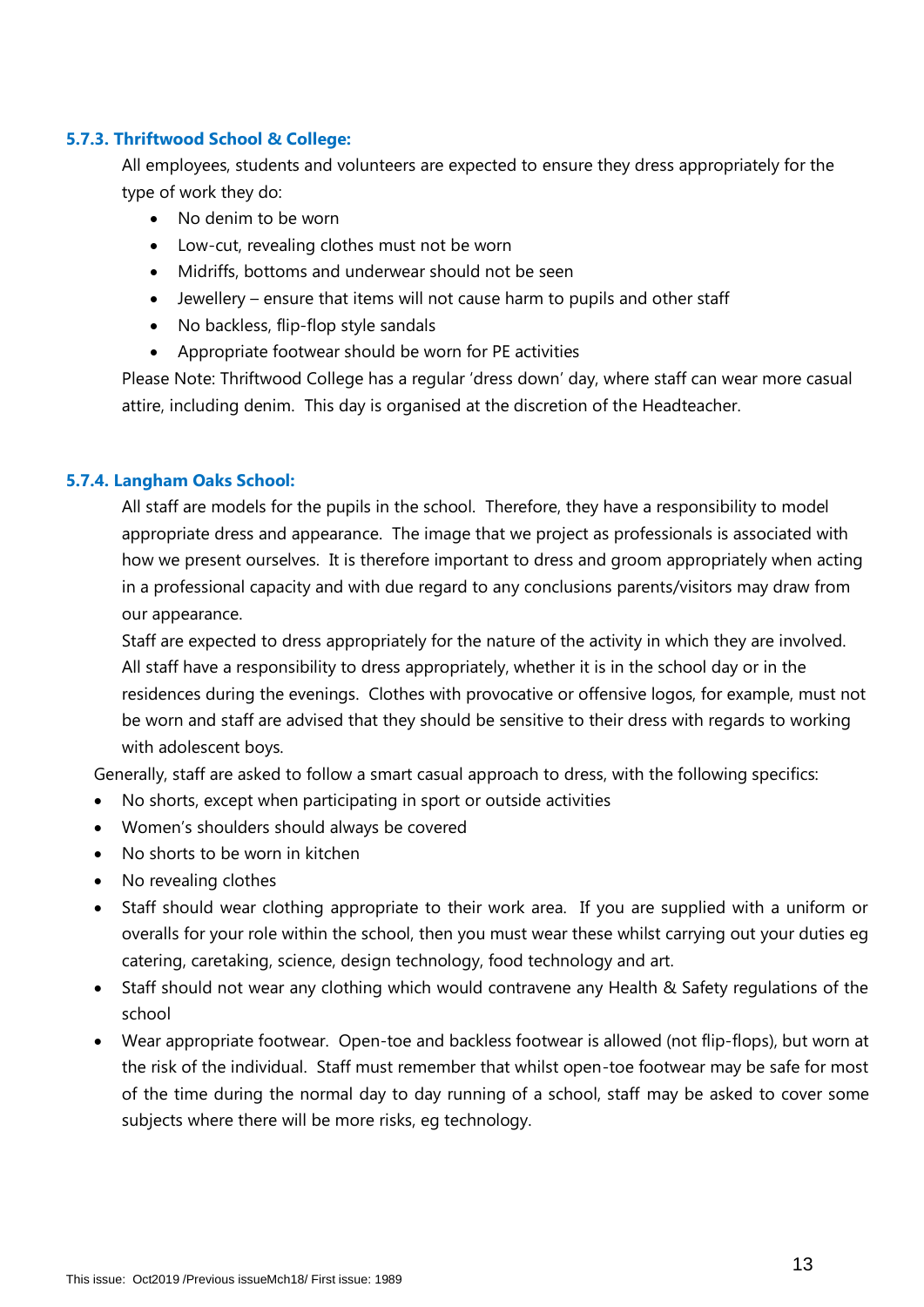# **5.7.5. Grove House School:**

This dress code will be non-contractual and forms part of the school's 'work rules'.Employees are expected to dress smartly in a manner which reflects their role as professionals and role models. Clothing should be neat and in good repair.

Appropriate shoes must be worn at all times except when employees are engaged in religious observance. The following examples should be taken into consideration when defining what is regarded as inappropriate clothing for the workplace. This is not intended to be an exhaustive list.

- sport related attire, including t-shirts/tops or ties with slogans relating to football teams or other club crests, would not be appropriate
- slogans or pictures on t-shirts/tops containing nudity or foul language, may be deemed offensive, and would not be appropriate
- revealing attire i.e. shorts (hot-pants/cut-off jeans/sports shorts are not acceptable, however tailored shorts to the knee would be deemed acceptable), crop tops, 'shoe string' or 'spaghetti' straps, clothes made of see through materials, and clothes that expose areas of the body usually covered in the workplace, may be deemed offensive, and would not be appropriate
- an observable lack of underwear, or observable underwear may be deemed offensive, and would not be appropriate

• any articles of clothing or jewellery which may present a Health and Safety hazard for employees These restrictions are in place as some articles of clothing may be regarded as inconsistent with portraying a professional image and acting as a role model, they may also be considered offensive to some employees and potentially discriminatory or may cause health and safety concerns.

The above are some illustrative examples of what would be regarded as inappropriate attire for the workplace. If employees require further clarification on whether an item of clothing may be deemed inappropriate they should speak to their line manager before wearing such an item in school. In all cases where safety clothing and equipment is required it should be worn/used as appropriate. This is seen as an integral part of employee's responsibility under the Health & Safety at Work Policy. It is part of this responsibility to highlight to the Health and Safety Co-ordinator any defect in safety clothing or equipment provided to an employee by the school.

# **5.7.6. Kingswode Hoe School:**

It is important that staff dress appropriately for work. The 'look' should be clean and neat, not necessarily formal, i.e. no need to wear a tie, suit or jacket.

PE clothing must be worn if you are leading or supporting in a PE lesson. PE clothing should only be worn during the part of the day in which you are participating in a PE lesson. You will be expected to change at lunchtime into or out of PE clothing.

In all cases dress should be such that it:

- is not likely to be viewed as offensive, revealing, or sexually provocative;
- does not distract or cause embarrassment;
- does not include political, offensive or otherwise contentious slogans; and
- is not considered to be discriminatory and/or culturally insensitive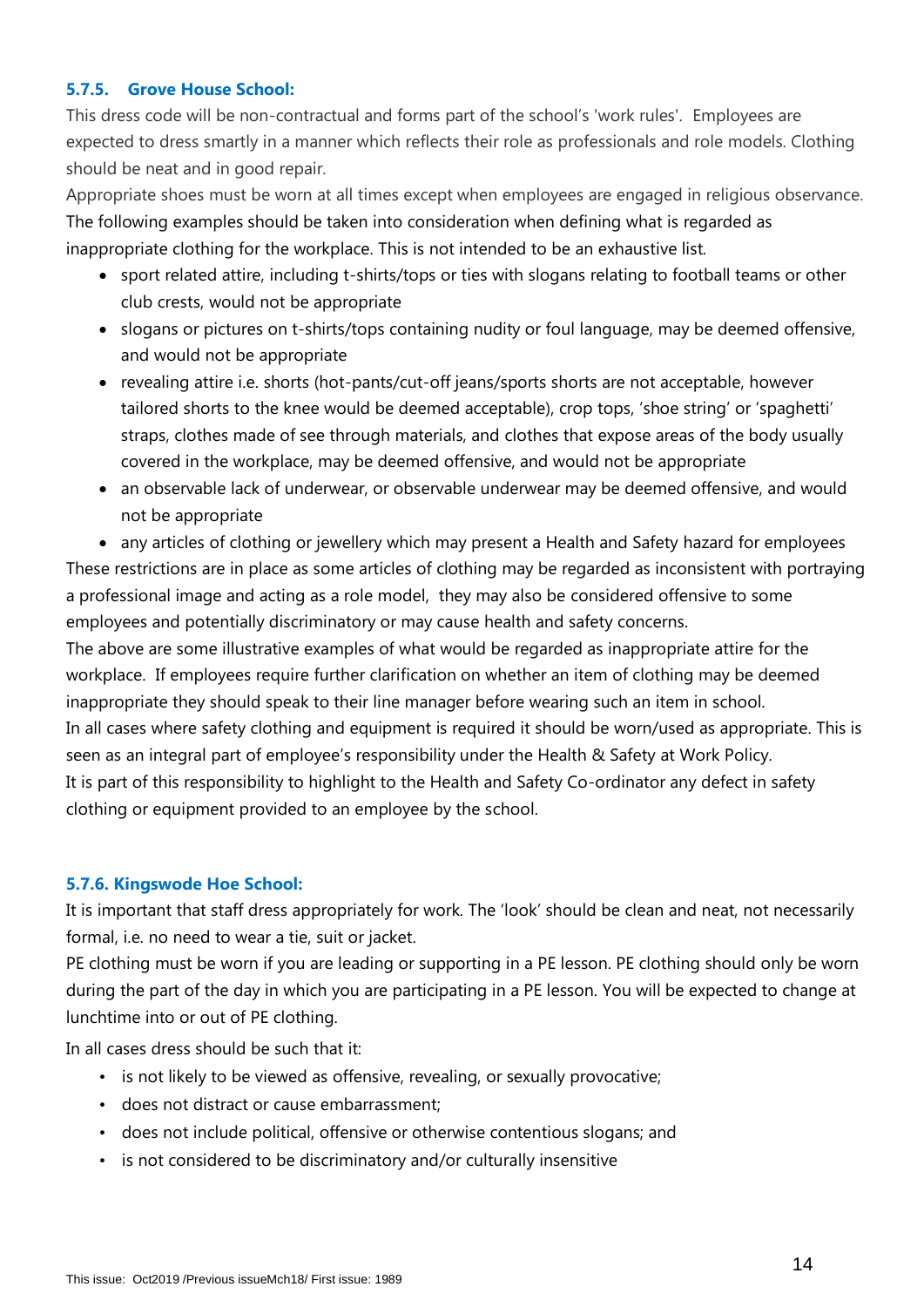#### <span id="page-14-0"></span>**5.8 Use of financial resources**

Workers must ensure that they use public and any other funds entrusted to them in a responsible and lawful manner. They must strive to ensure value for money and ensure rigorous adherence to Financial Regulations.

## <span id="page-14-1"></span>**5.9 School Property and personal possessions**

Workers must ensure they take due care of school/Trust property at all times, including proper and safe use, security, appropriate maintenance and reporting faults. If employees are found to have caused damage to school/Trust property through misuse or carelessness this may result in disciplinary action.

<span id="page-14-2"></span>Workers are responsible for the safety and security of their personal possessions while on school/Trust premises. The school/Trust will not accept responsibility for the loss or damage of personal possessions.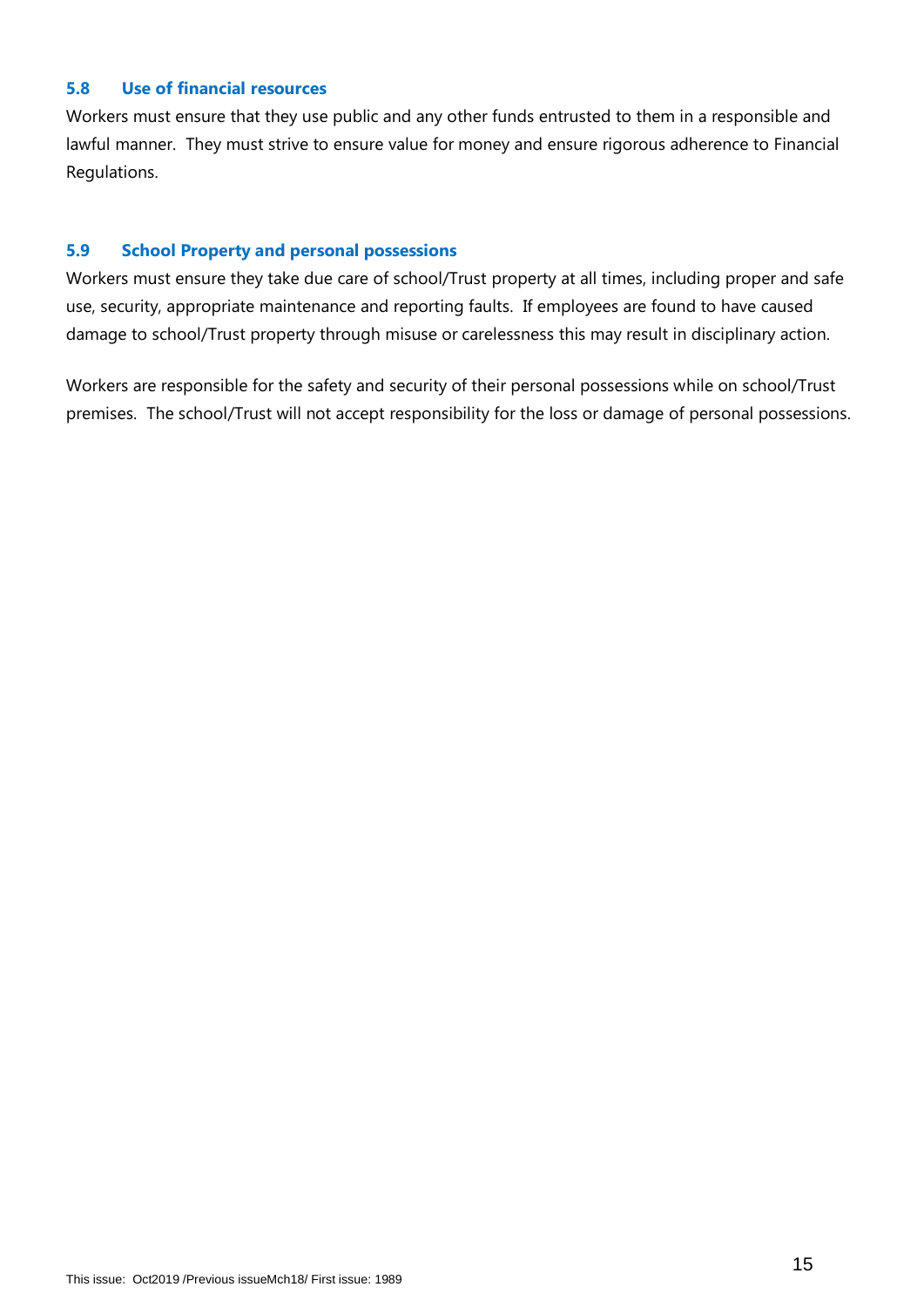# **Appendix 1 – ICT Acceptable Use Policy**

**PLEASE NOTE**: **This ICT Acceptable Use Policy applies to all those directly employed to work within the SEAX Trust central offices.** 

**It is usual for individual Trust Schools to have their own ICT Acceptable Use Policies, as these are tailored to the requirements of individual provisions. Where this is the case, these individual policies should be adhered to by all individuals whilst on that site.**

# **1. Introduction**

ICT (including data) and the related technologies such as computers, email, the internet and mobile devices are an expected part of daily working life in work/school and the use of electronic communication and resources is encouraged.

All members of the Trust community are expected to use ICT responsibly and to comply with all applicable laws, policies and procedures, and with normal standards of professional and personal courtesy and conduct.

This policy is designed to ensure that all workers are aware of their professional responsibilities when using any form of ICT.

# **A breach of this policy will be considered gross misconduct and could result in dismissal of staff. For further information, please refer to the SEAX Trust Code of Conduct.**

In addition, failure to follow this policy may result in the withdrawal of access to school/work computers, email and internet and/or to disciplinary action, depending on the circumstances of the case.

'Technology and the law' change regularly and this policy will be updated as and when necessary. Workers will be informed when the policy has changed but it is their responsibility to read the latest version of this document.

#### **2. Use of School Equipment/Networks**

Computers, Mobile Phones and other devices provided by the school/Trust are loaned to individuals to support their professional responsibilities and must be used in accordance with this policy.

Workers are responsible for the safe and proper use, care and security of equipment and systems provided. Devices must be secured appropriately especially when leaving the school/Trust premises (i.e. not left unattended) and protected from unauthorised access or use (i.e. not accessed by family members). Any loss, damage or unauthorised access must be reported immediately.

Workers must not use school/Trust equipment, networks or system to access, download, send or receive, store, create, copy or distribute any material which may be malicious, illegal, libellous, immoral, dangerous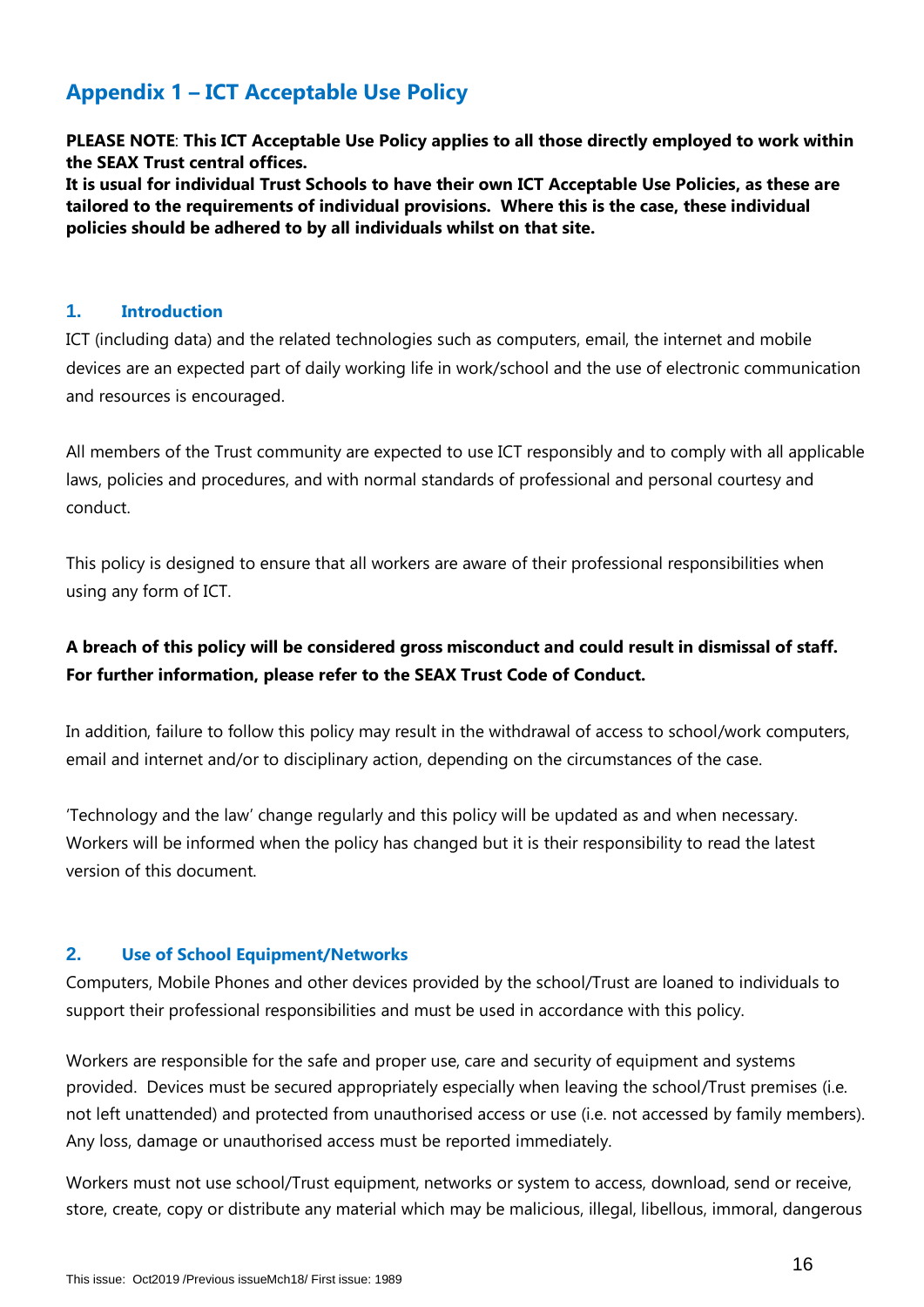or offensive (this includes but is not limited to pornographic, sexual, violent or criminal content and racist, sexist, or otherwise discriminatory material).

Any appropriate and authorised electronic communication with pupils must be through official school/Trust network, channels, systems and on school/Trust equipment.

## **3. Use of Email**

School/Trust business must always be conducted through official email addresses, which must be secured with password controls. Workers should respond to emails during working hours in a timely and appropriate fashion.

Email should be treated like any other form of written communication and, as such, the content should be appropriate and accurate and data protection compliant.

Extreme care must be taken with attachments from third parties, particularly unidentified third parties, as these may contain viruses.

Email must not be used to receive, send or forward messages that are defamatory, obscene or otherwise inappropriate. If such an email is received, whether unwittingly or otherwise and from whatever source, this must not be forwarded to any other address and must be reported immediately.

Reasonable access and use of the internet/intranet and email facilities is available to recognised representatives of professional associations' i.e. union officers for the performance of their official duties and activities.

# **4. Social Networks**

Social networking applications include but are not limited to:

- Blogs
- Online discussion forums, for example Facebook;
- Media sharing services for example YouTube;
- Professional networking sites, for example Linked In
- 'Micro-blogging' application for example Twitter

Where the school/Trust operates official networking sites, these must be managed and used in accordance with this policy. This includes the following requirements:

- use of official (i.e. not personal) email addresses for user accounts;
- appropriate feedback and complaints information must be published in a prominent place which is easily accessible to other users;
- the school/Trust's logo and other branding elements should be used to indicate the school/Trust's support. The school/Trust's logo should not be used on social networking applications which are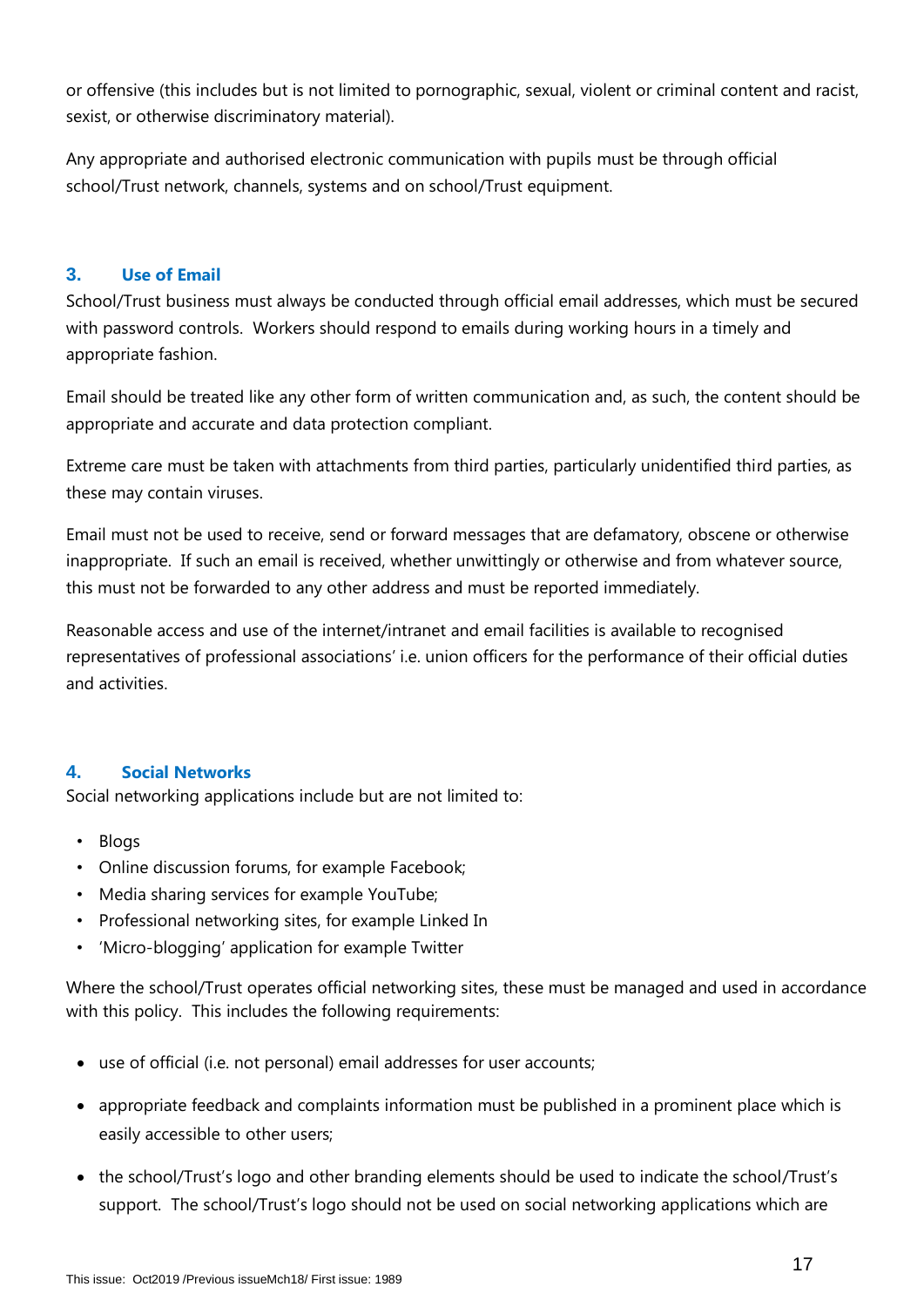unrelated to or are not representative of the school/Trust's official position;

- users should identify themselves as their official position held within the school/Trust on social networking applications eg through providing additional information on user profiles;
- any contributions on any social networking application must be professional, uphold the reputation of the school/Trust and be in accordance with data protection requirements;
- users must not promote or comment on personal matters (including personal/ financial matters), commercial ventures, political matters or campaigns, religion or other matters.

# **5. Personal use of School/Trust Equipment/Networks**

School/Trust equipment, internet services, systems and email may be used for incidental personal purposes, with the approval of the line manager, provided that it:

- does not interfere with the school/Trust's operation of computing facilities or email services;
- does not interfere with the user's employment or performance of professional duties or other obligations to the school/Trust;
- is of a reasonable duration and frequency;
- is carried out in authorised break times or outside their normal working hours;
- does not over burden the system or create any additional expense to the school/Trust;
- is not uses to access, send, receive or store inappropriate material; and
- does not bring the Trust, school and its community into disrepute.

Workers must notify the school/Trust of any significant personal use.

Reasonable access and use of the internet/intranet and email facilities is available to recognised representatives of professional associations' i.e. union officers for the performance of their official duties and activities.

Email should be treated like any other form of written communication and, as such, the content should be appropriate and accurate and data protection compliant.

School/Trust equipment/networks/systems must additionally not be used for

- commercial purposes not under the auspices of the school/Trust;
- personal financial gain;
- personal use that is inconsistent of other school/Trust policies or guidelines; or
- ordering of goods to be delivered to the school/Trust address or in the school/Trust's name.

# **6. Use of personal ICT equipment in school/work**

#### **Mobile Phones**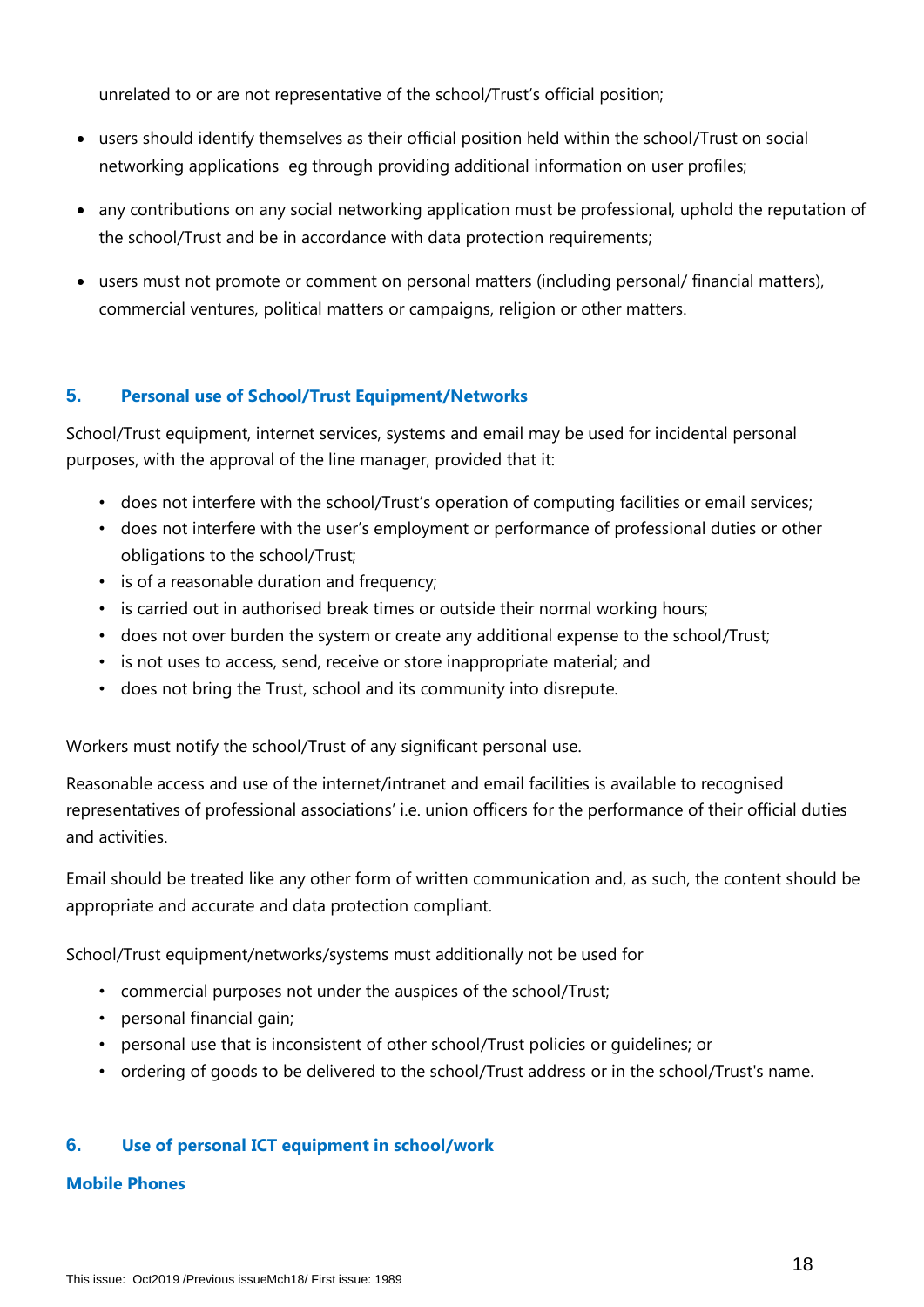It is accepted that individuals may bring personal mobile phones to school/work. Personal mobiles should have security codes to prevent access by other persons and must be stored securely and not accessible to pupils at any time.

Workers are not permitted to use their personal mobile phones to call, text, email or in any other way message pupils. Nor may they divulge their personal telephone number(s) or other contact details to pupils under any circumstances.

Workers are required to ensure mobile telephones are switched off/to silent during working hours and accessed only during authorised breaks. Any urgent phone calls or messages must be directed to the office who will notify workers immediately. Workers who need to use their mobile telephone to make or receive an urgent call during working hours should where possible obtain prior authorisation from their line manager to do so.

# **Other electronic devices**

Workers should not bring other electronic devices onto school/Trust premises unless this has been specifically authorised by an appropriate manager. In such circumstances, the computer/equipment must be kept securely (at the risk of the owner) and security protected so that it cannot be accessed by pupils or others at the school/Trust building.

Any personal use of such equipment must be restricted to an employee's break times or outside their normal working hours and must not impact on their duties in any way.

Additionally, specific permission must be obtained prior to connecting any device to school/Trust networks/systems and the device(s) must have adequate virus protection.

Workers must ensure that no personal information regarding school/Trust business, its pupils or staff is stored on such personal equipment.

Where exceptionally, specific permission is granted to use personal equipment for work purposes e.g. to give a presentation, the employee must be extremely vigilant that personal files/data etc. are not inadvertently accessed or displayed.

No pictures or videos may be taken within school/Trust premises or at any school related activity, on personal devises.

# **7. Personal social networks**

The Trust recognises individual rights to privacy and a private life. However, the law generally views social media as in the public domain, irrespective of privacy settings. Workers are therefore advised to be mindful of their duties and obligations to uphold the reputation of the school/Trust, to comply with the Code of Conduct and other policies and contractual terms in their use of personal social media – being mindful of the real possibility for material to be posted, shared and made public inadvertently or by other contacts.

The school/Trust may require the removal of content it considers inappropriate.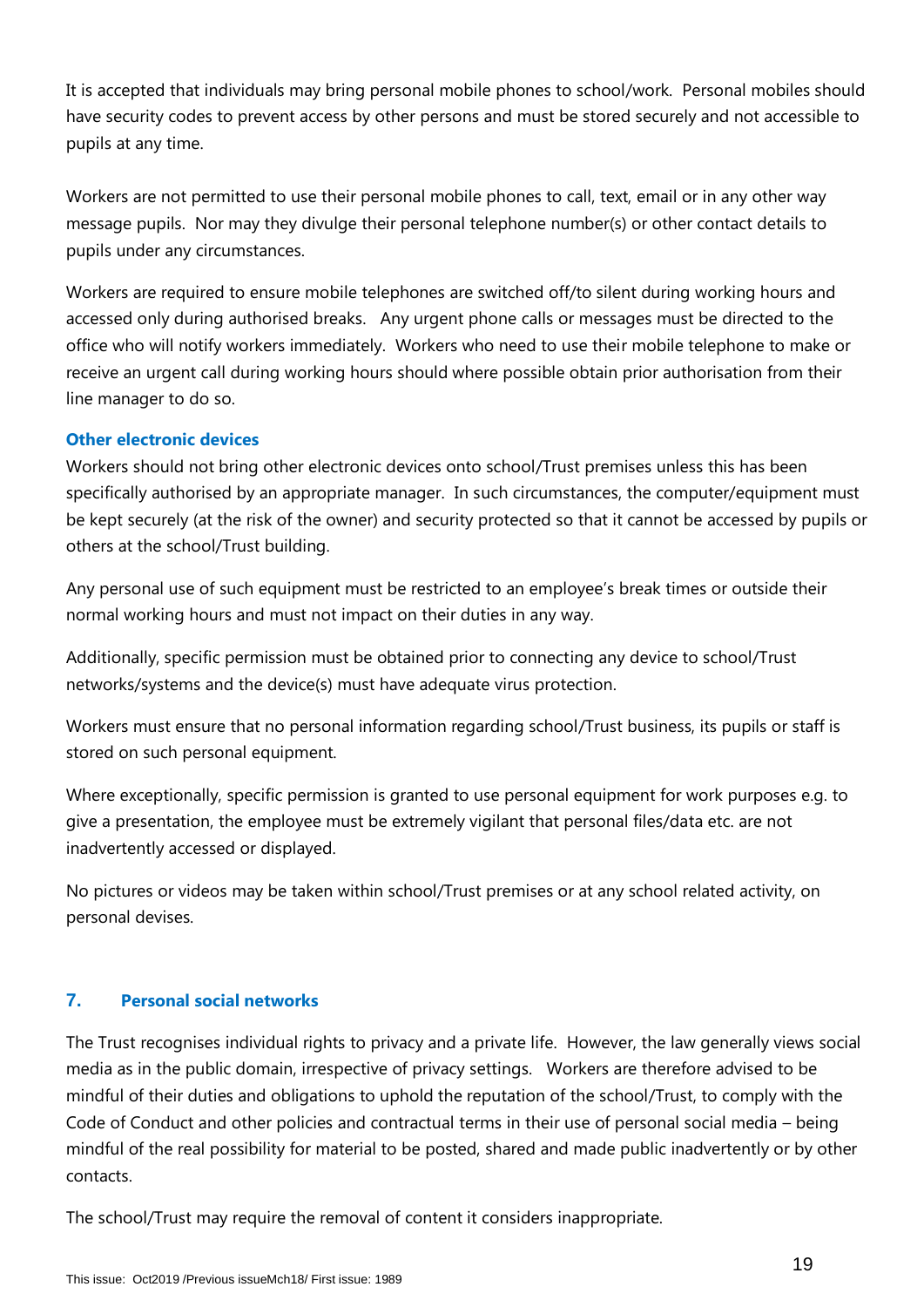It is totally unacceptable for any worker to discuss pupils, parents, work colleagues or any other member of the school/Trust community or any school/Trust related business on any type of social networking site.

Other posting on personal sites may also impact on the reputation of the school/Trust or the suitability/conduct of the employee for example if an employee is off sick but makes comments on a site to the contrary, postings of indecent or inappropriate images/activities etc.

Workers must not accept or propose contact, nor engage in any conversation with pupils on any personal social networking sites and should be circumspect in personal network contact with former pupils, particularly those under the age of 18 years.

Individuals working in the school/Trust should not use or access social networking sites of pupils.

# **8. Security**

The Trust follows sound professional practices to secure data, system programmes, email records and networks under its control.

Workers must take all reasonable precautions to maintain security and confidentiality and to protect data. This includes:

- using appropriate security measures such as encryption/password protection to transmit confidential or sensitive information;
- ensuring all devices and system access are password protected
- using secured memory sticks (all laptops, memory sticks and devices used must be encrypted);
- ensuring that pupils are not exposed to any inappropriate images or web links; and
- respecting all copyrights and not copy, retrieve, modify or forward copyrighted materials except as permitted by the copyright owner.

# Users must not:

- use, transfer or tamper with other people's accounts and files;
- use anonymous mailing services to conceal identity when mailing through the Internet, falsify emails to make them appear to originate from someone else, or provide false information to any Internet service which requests name, e-mail address or other details;
- use electronic media and services in a manner that is likely to cause network congestion or significantly hamper the ability of other people to access and use the system;
- store sensitive or confidential data on their own equipment this extends to personal cameras, mobile phones and other similar devices;
- use the internet/intranet facilities or equipment to deliberately create any virus, worm, Trojan horse or any such other programme that is harmful to normal computer operations.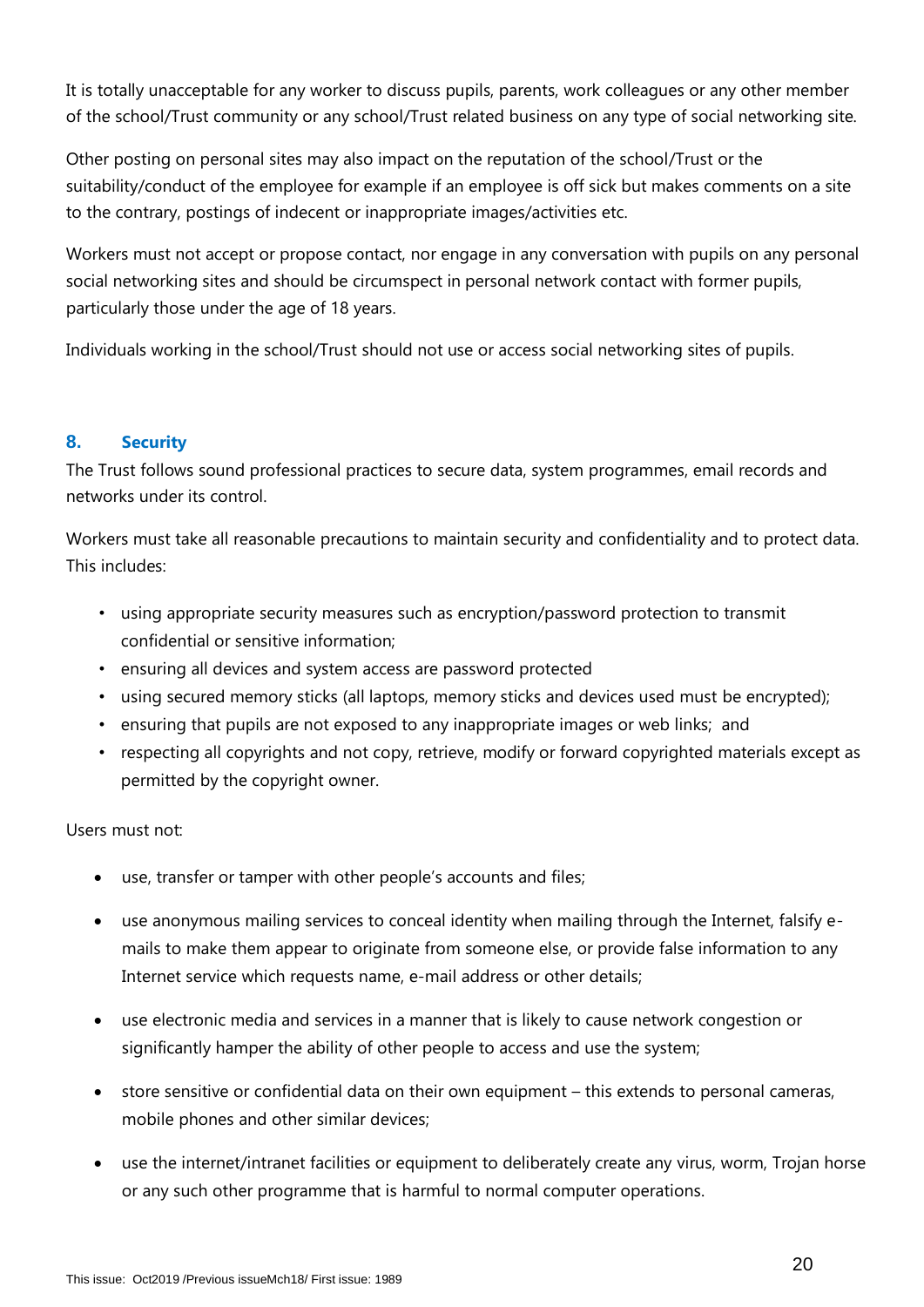- monitor or intercept the files or electronic communications of other workers or third parties;
- hack or obtain access to systems or accounts they are not authorised to use;
- use other people's log-ins or passwords; or
- breach, test, or monitor computer or network security measures without authorisation.

Where any security breach or inappropriate connection or ICT activity occurs, the user must immediately disconnect/log out and report immediately.

## **9. Privacy and Monitoring**

The Trust respects workers' privacy and will not routinely inspect or monitor emails, data or internet usage.

However, workers should not have any expectation of absolute privacy in his or her use of the school/ Trust's systems or equipment (including but not limited to networks/servers/internet usage/networks/ Wi-Fi). Under the following circumstances the school/Trust reserves the right, at its discretion, to review any electronic files and messages to the extent necessary to ensure systems are being used appropriately:

- when required by law;
- if there is a substantiated reason to believe that a breach of the law; or school/Trust's policy has taken place;
- if the school/Trust suspects that the employee has been viewing/transmitting offensive or illegal material;
- if the school/Trust suspects that the employee has been spending an excessive amount of time on activity which is not work related;
- where required for compliance checks eg auditors, data protection; or
- where there are emergency or compelling circumstances.

The school/Trust will endeavour to notify affected individuals of any monitoring which will take place and the reason for it, save in exceptional circumstances (see below).

Workers will normally be notified of what information will be recorded and retained, and for how long, who will have access and how such information will be used, which will include using such information for disciplinary purposes where applicable.

When monitoring emails, the school/Trust will, save in exceptional circumstances; confine itself to looking at the address and heading of the emails. Workers should mark any personal emails (where these are permitted by the school/Trust) as such and encourage those who send them to do the same. The school/Trust will avoid, where possible, opening emails clearly marked as private or personal.